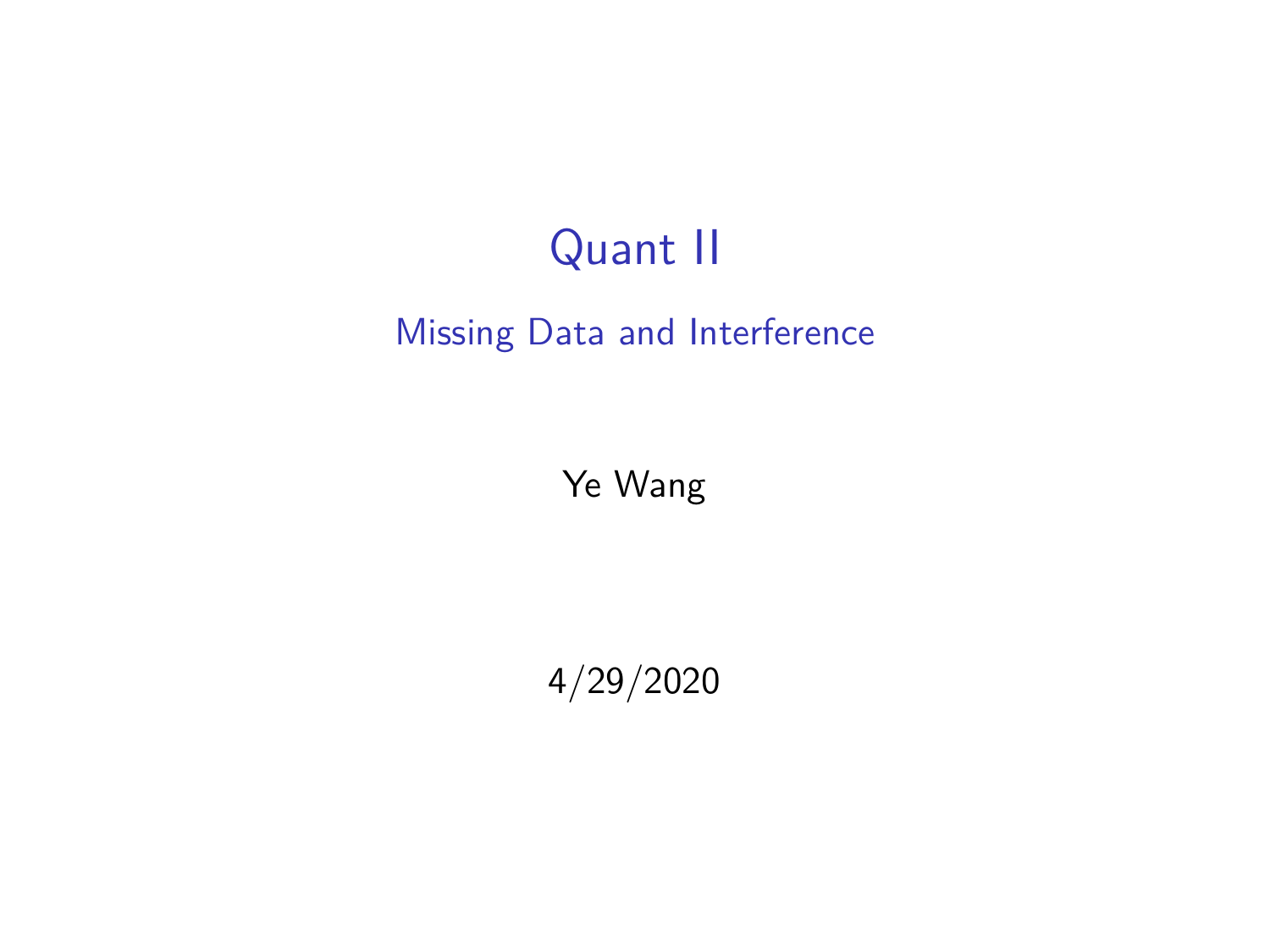## **Outline**

- $\blacktriangleright$  Multiple testing and missing data
- $\blacktriangleright$  Interference
	- Interference with known structure
	- $\blacktriangleright$  General interference
	- $\blacktriangleright$  Random network
- $\blacktriangleright$  Contagion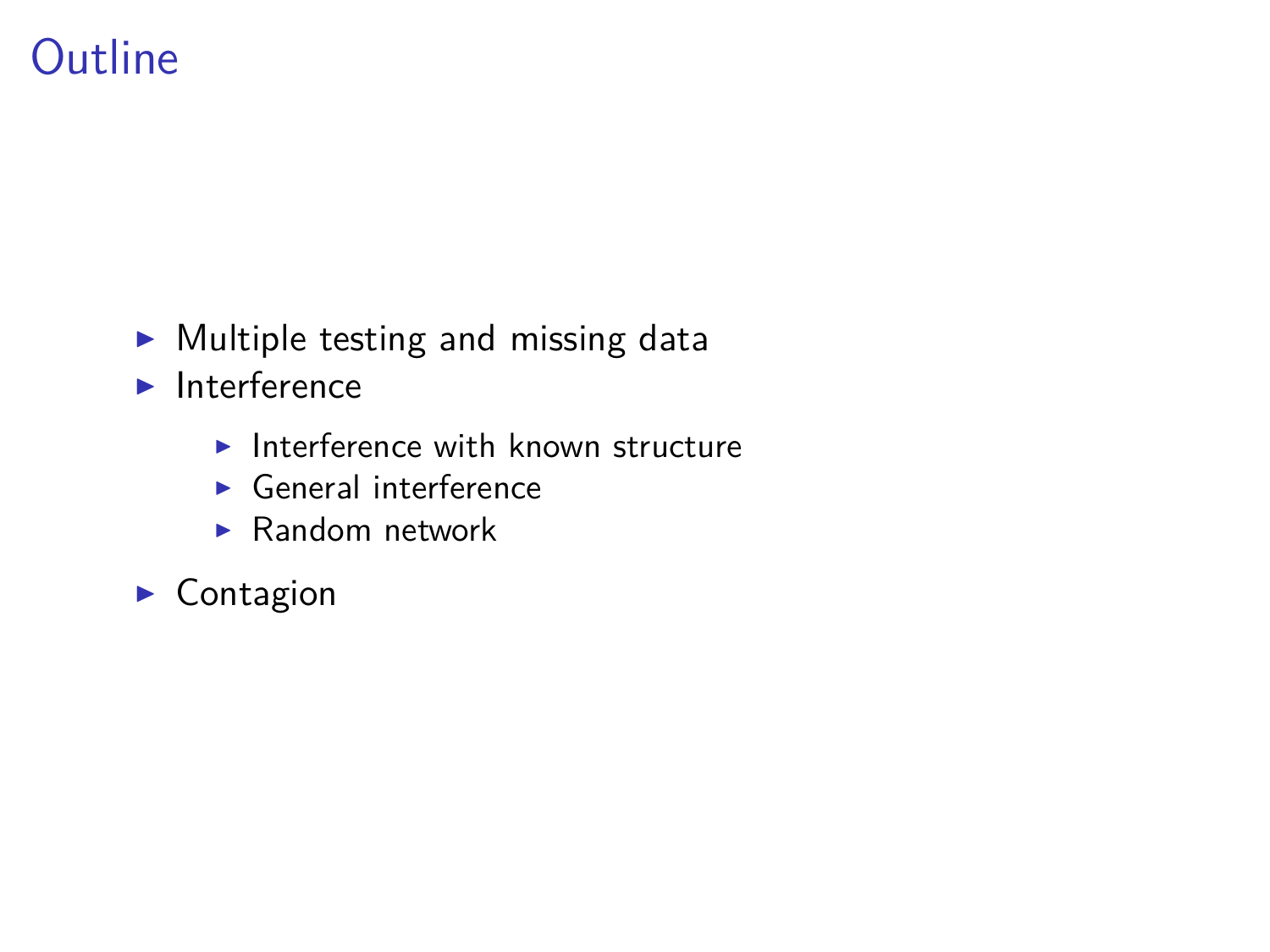# Multiple testing

- $\triangleright$  PCA or ICW? (copyright to Cyrus)
- $\triangleright$  Suppose you have three variables: College math grade, math GRE, and verbal GRE.
- ICW will give 25% weights to each of the math scores and  $50\%$ to the verbal score.
- $\triangleright$  PCA will generate two new variables, one for mathematical capability and the other for linguistic capability.
- $\triangleright$  Which one is more proper depends on the context.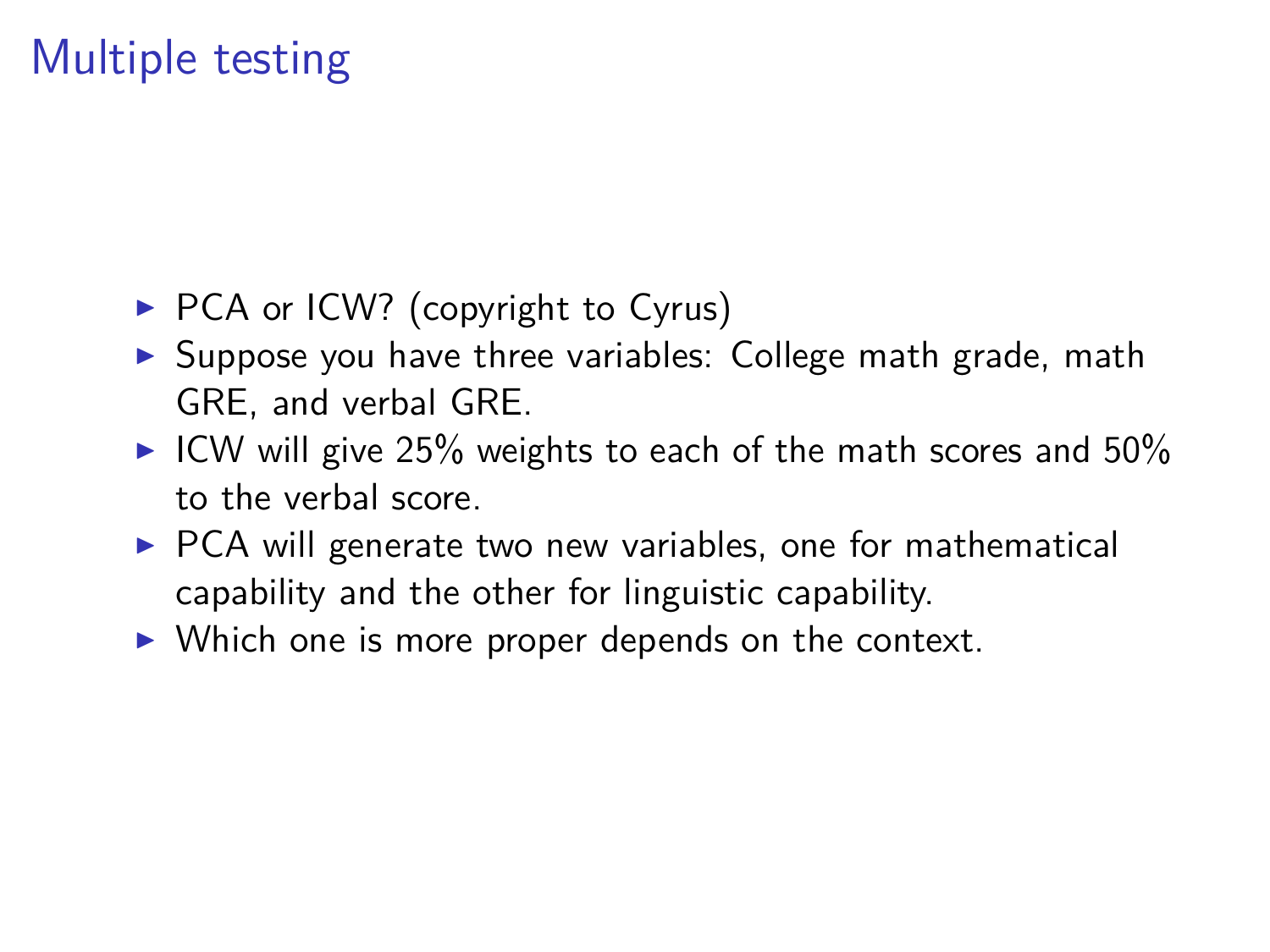#### Missing data as a causal inference problem

- $\triangleright$  Notice the duality between causal inference and missing data.
- $\triangleright$  Machine learning could also be used to predict missing outcomes.
- $\blacktriangleright$  Liu (2019): honest inference on missing data (causal forest).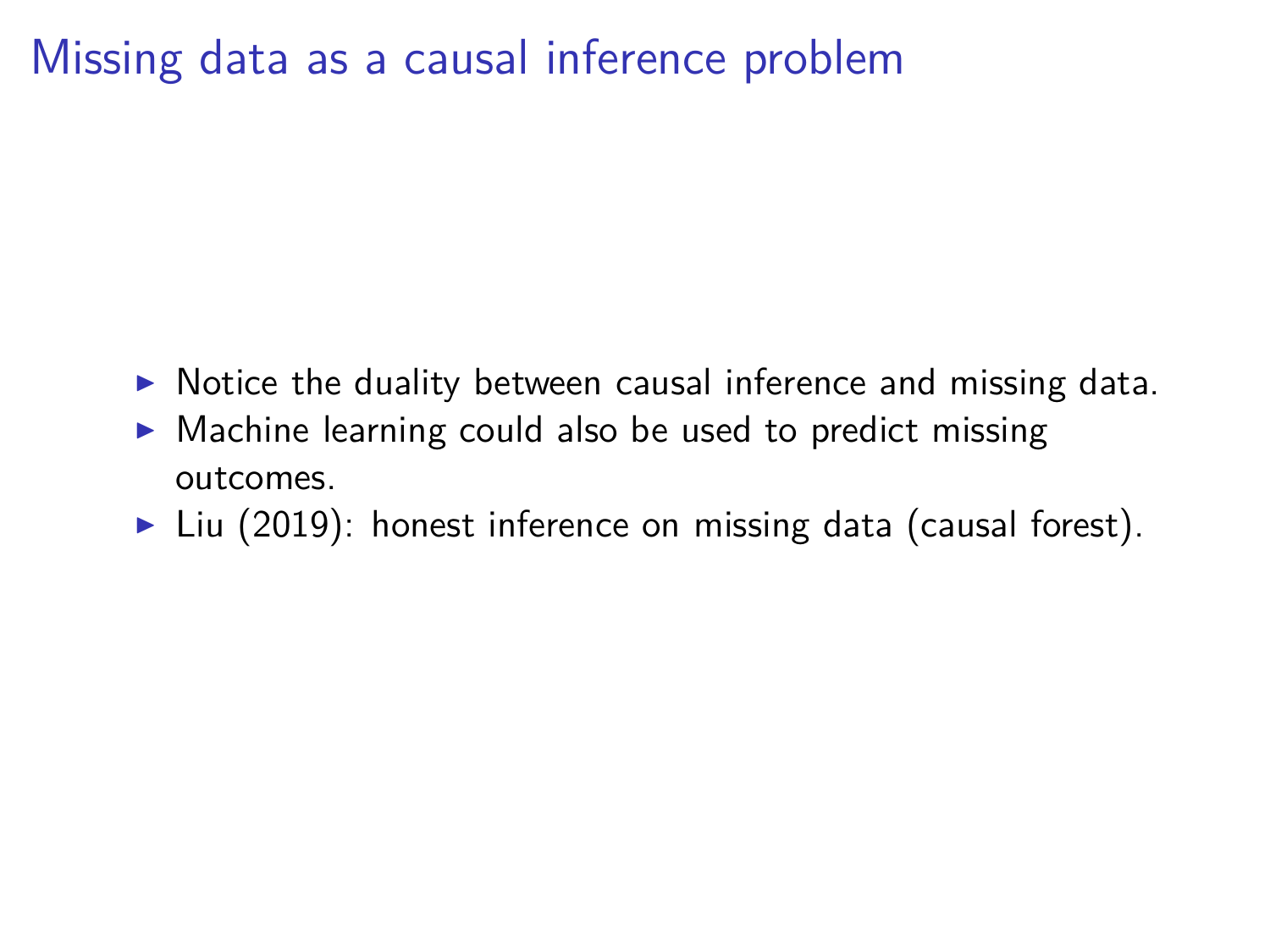- $\triangleright$  One of the pioneering works in this field is Manski (1993).
- $\triangleright$  A linear-in-means model:

$$
Y_i = \alpha + \beta \frac{\sum_{j \in P} Y_j}{n_i} + \gamma X_i + \delta \frac{\sum_{j \in P} X_j}{n_i} + \varepsilon_i.
$$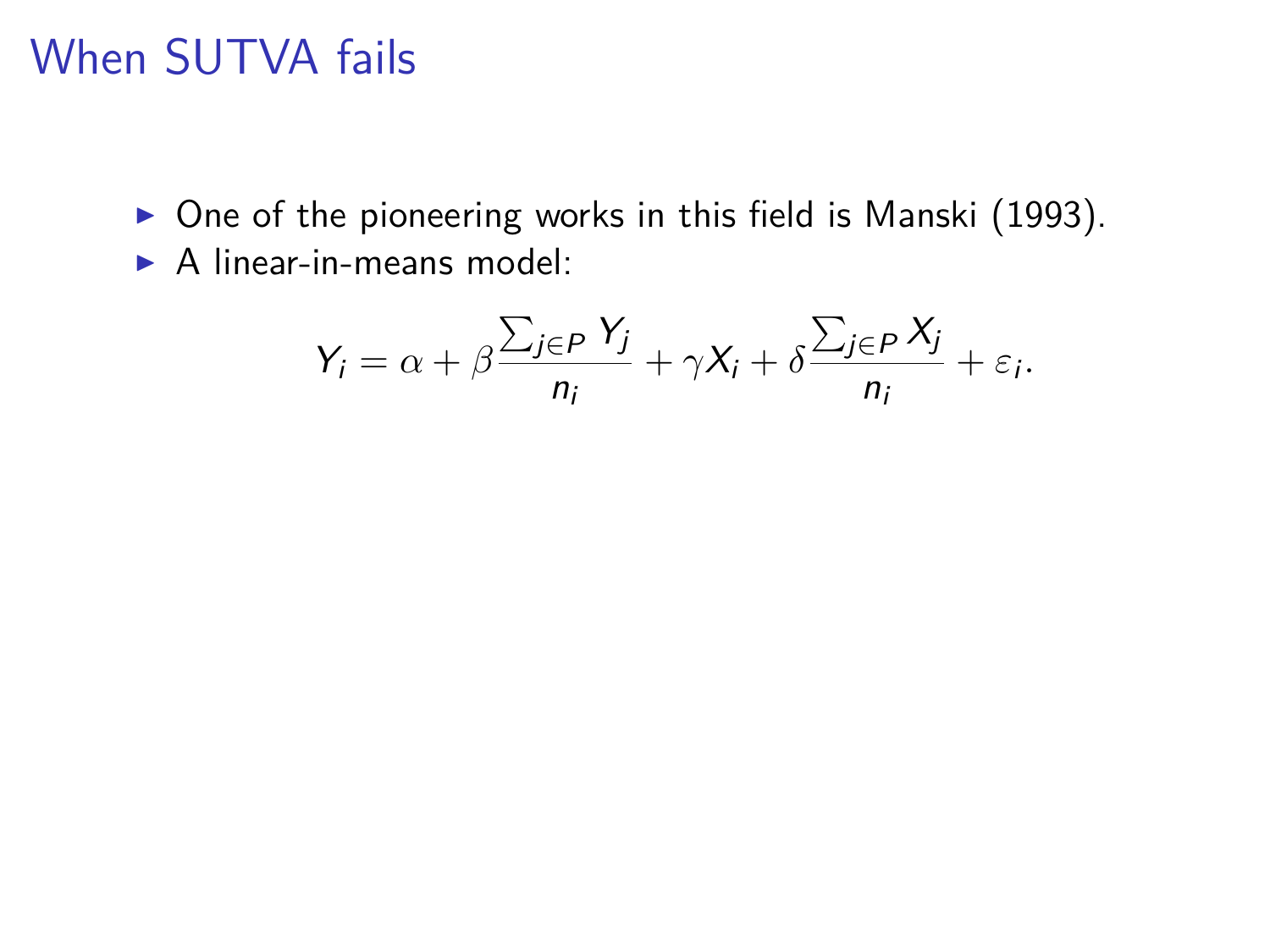- $\triangleright$  One of the pioneering works in this field is Manski (1993).
- $\triangleright$  A linear-in-means model:

$$
Y_i = \alpha + \beta \frac{\sum_{j \in P} Y_j}{n_i} + \gamma X_i + \delta \frac{\sum_{j \in P} X_j}{n_i} + \varepsilon_i.
$$

- <sup>I</sup> *β*: Endogenous effect; *δ*: Exogenous effect.
- In addition,  $\varepsilon_i$  may not be independent to each other due to homophily.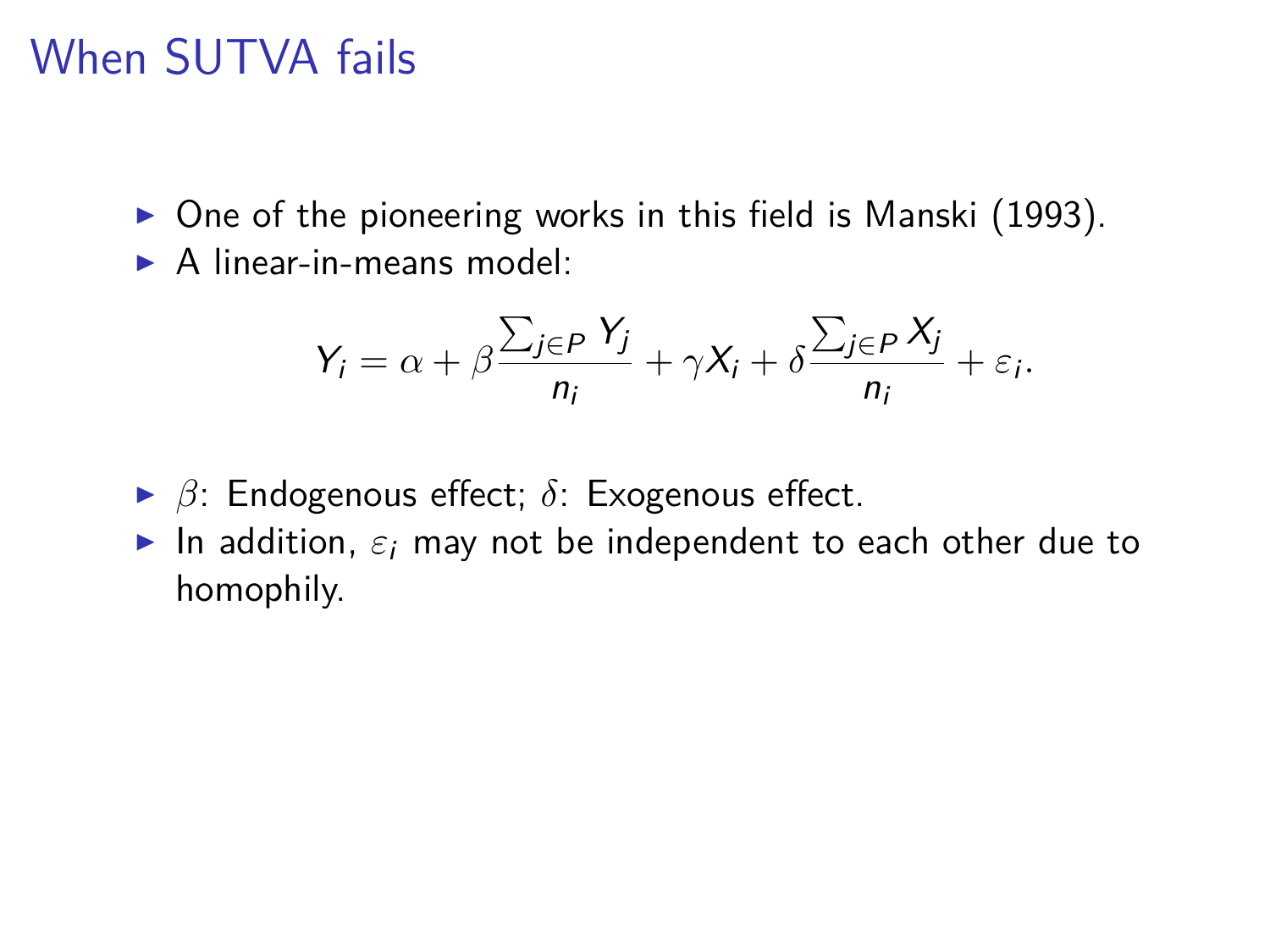- $\triangleright$  One of the pioneering works in this field is Manski (1993).
- $\triangleright$  A linear-in-means model:

$$
Y_i = \alpha + \beta \frac{\sum_{j \in P} Y_j}{n_i} + \gamma X_i + \delta \frac{\sum_{j \in P} X_j}{n_i} + \varepsilon_i.
$$

- <sup>I</sup> *β*: Endogenous effect; *δ*: Exogenous effect.
- In addition,  $\varepsilon_i$  may not be independent to each other due to homophily.
- $\blacktriangleright$  Many econometric works are based on this framework (e.g. Bramoullé et al., 2009; Graham, 2014).
- $\triangleright$  The model can be arbitrarily complicated: dynamics, spatial autoregression, network formation, etc.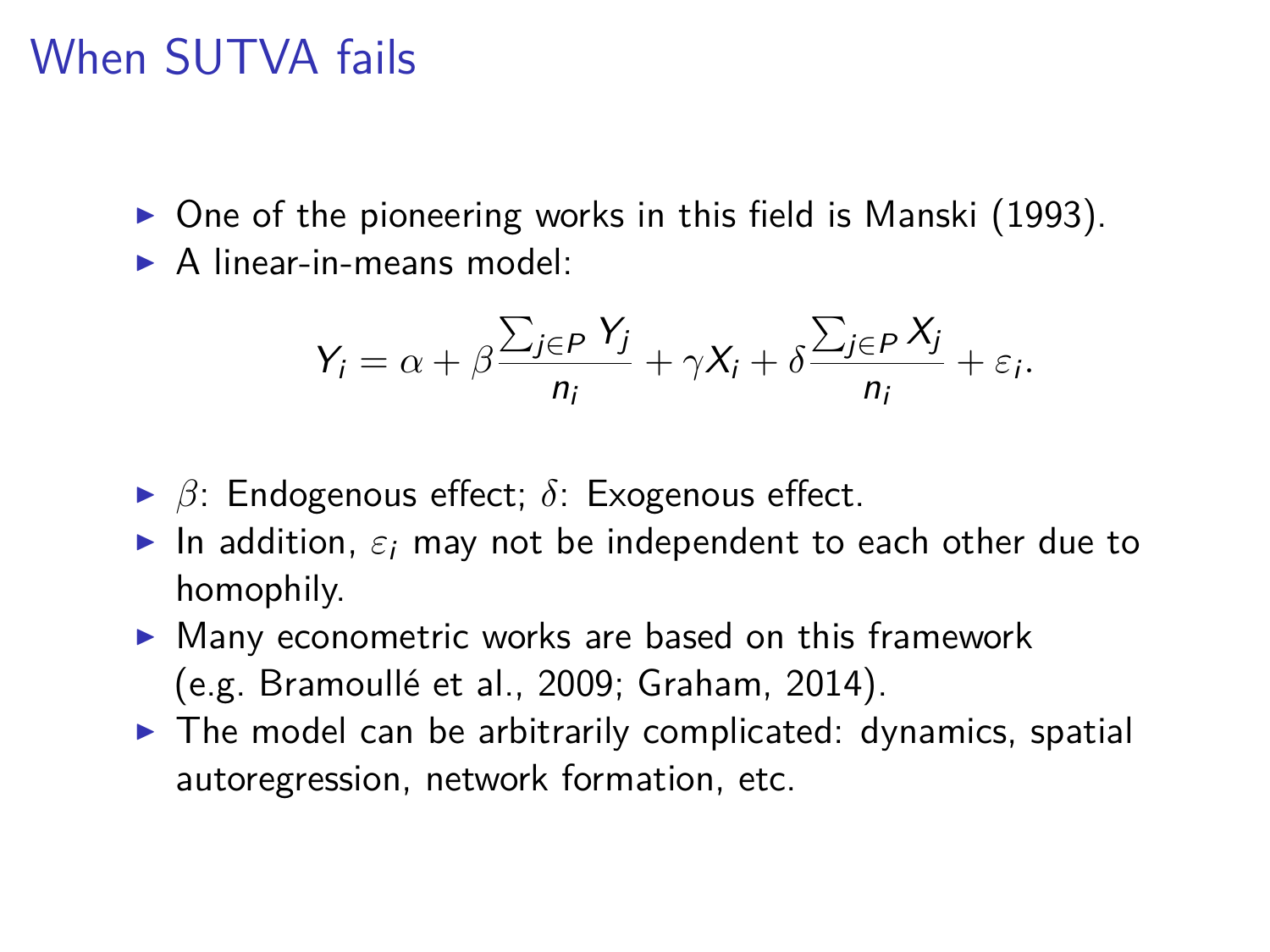- $\blacktriangleright$  The outcome-based approach provides a conceptual benchmark.
- $\triangleright$  When the treatment of others matters: interference.
- $\triangleright$  When the outcome of others matters: contagion.
- $\blacktriangleright$  Homophily is often an important source of confounding.
- $\triangleright$  Challenge: how could we ensure the correctness of the outcome model?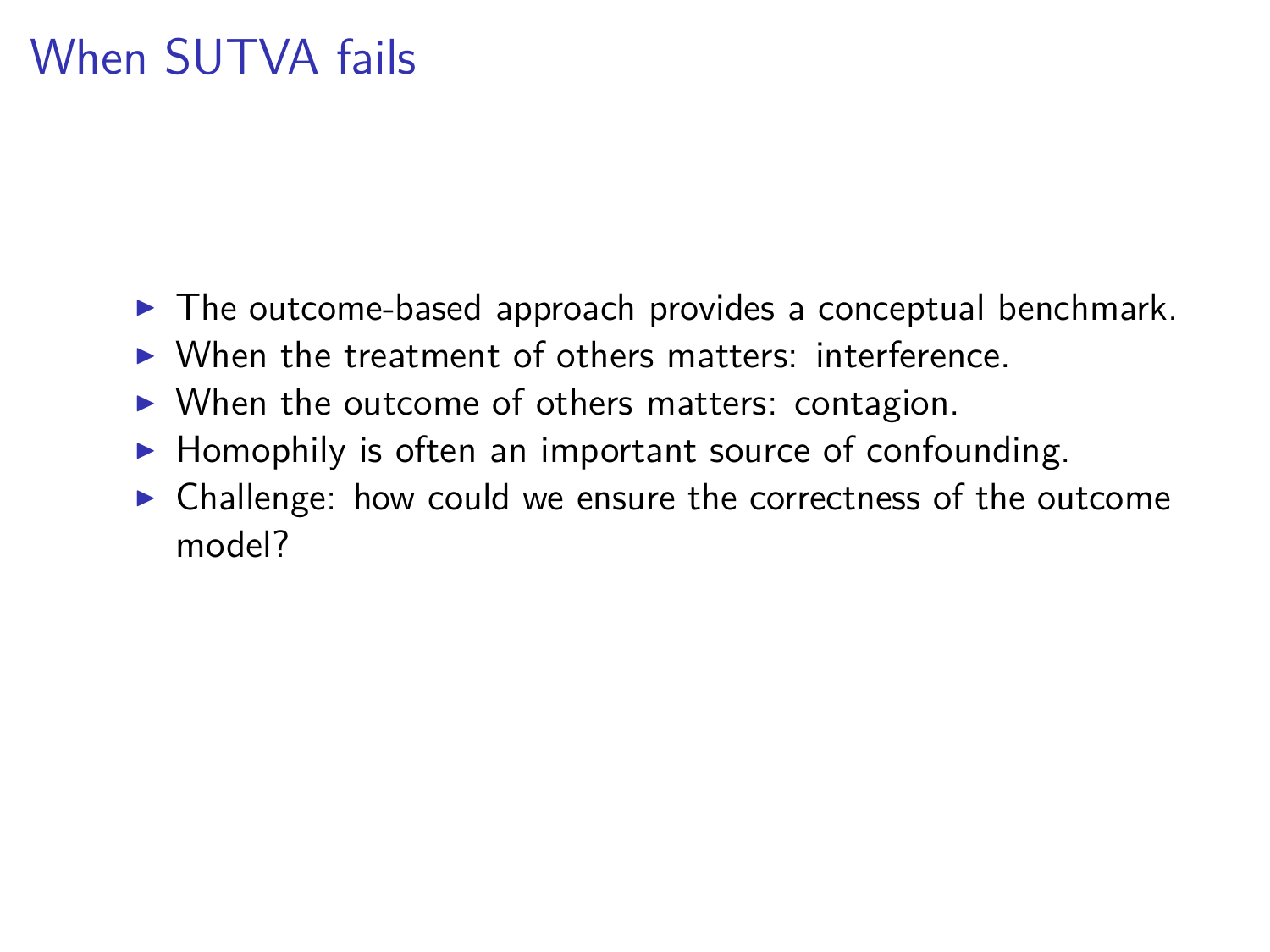- $\blacktriangleright$  The outcome-based approach provides a conceptual benchmark.
- $\triangleright$  When the treatment of others matters: interference.
- $\triangleright$  When the outcome of others matters: contagion.
- $\blacktriangleright$  Homophily is often an important source of confounding.
- $\triangleright$  Challenge: how could we ensure the correctness of the outcome model?
- $\triangleright$  We can defend the model via structural approaches.
- $\triangleright$  Or we can switch to the design-based perspective.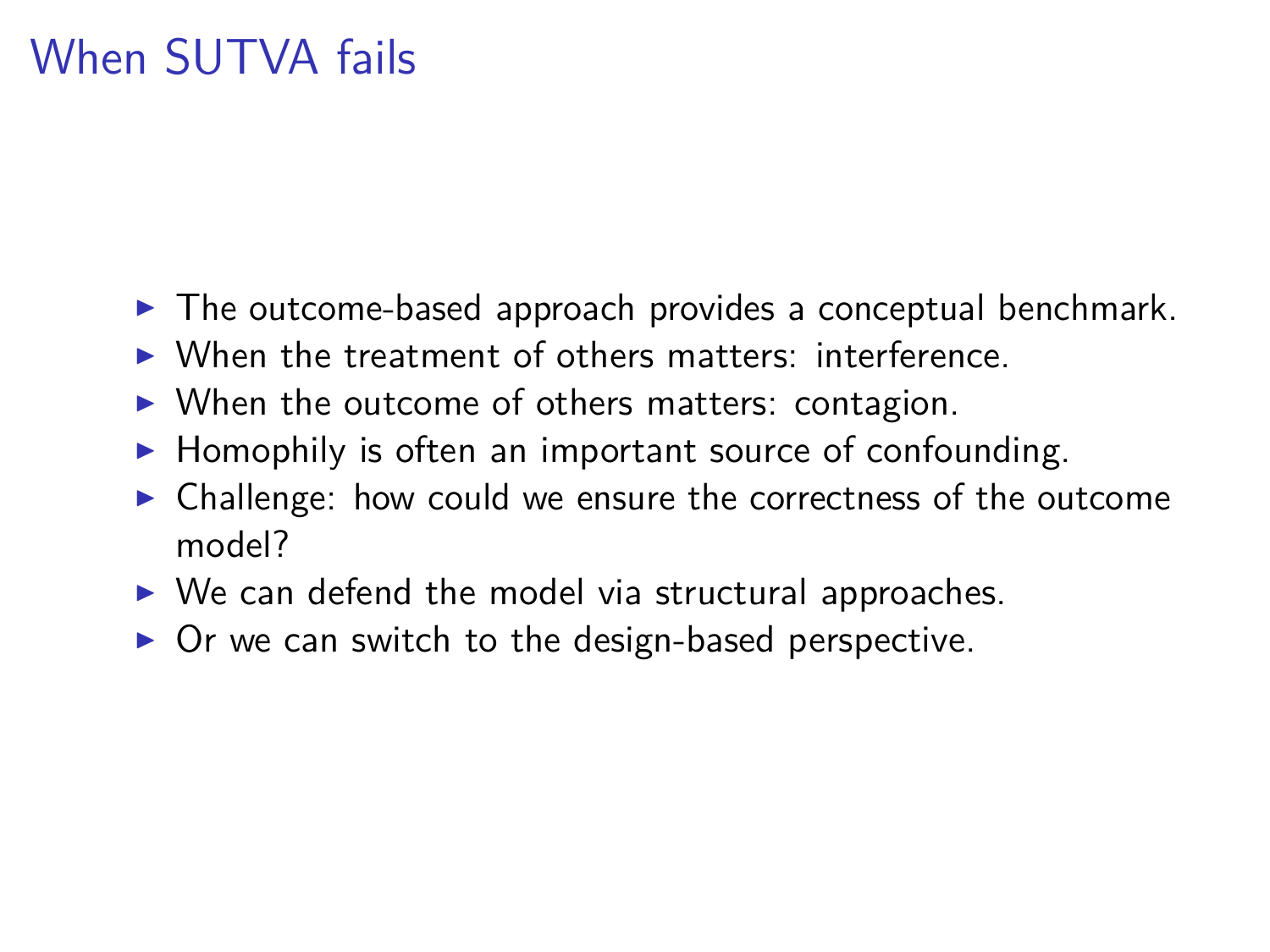- $\triangleright$  We assume that the treatment is randomly assigned.
- $\triangleright$  We possess the knowledge of the "social network" among individuals.
- $\triangleright$  *i*'s treatment affects *i*'s outcome if and only if there is a tie between them in the network.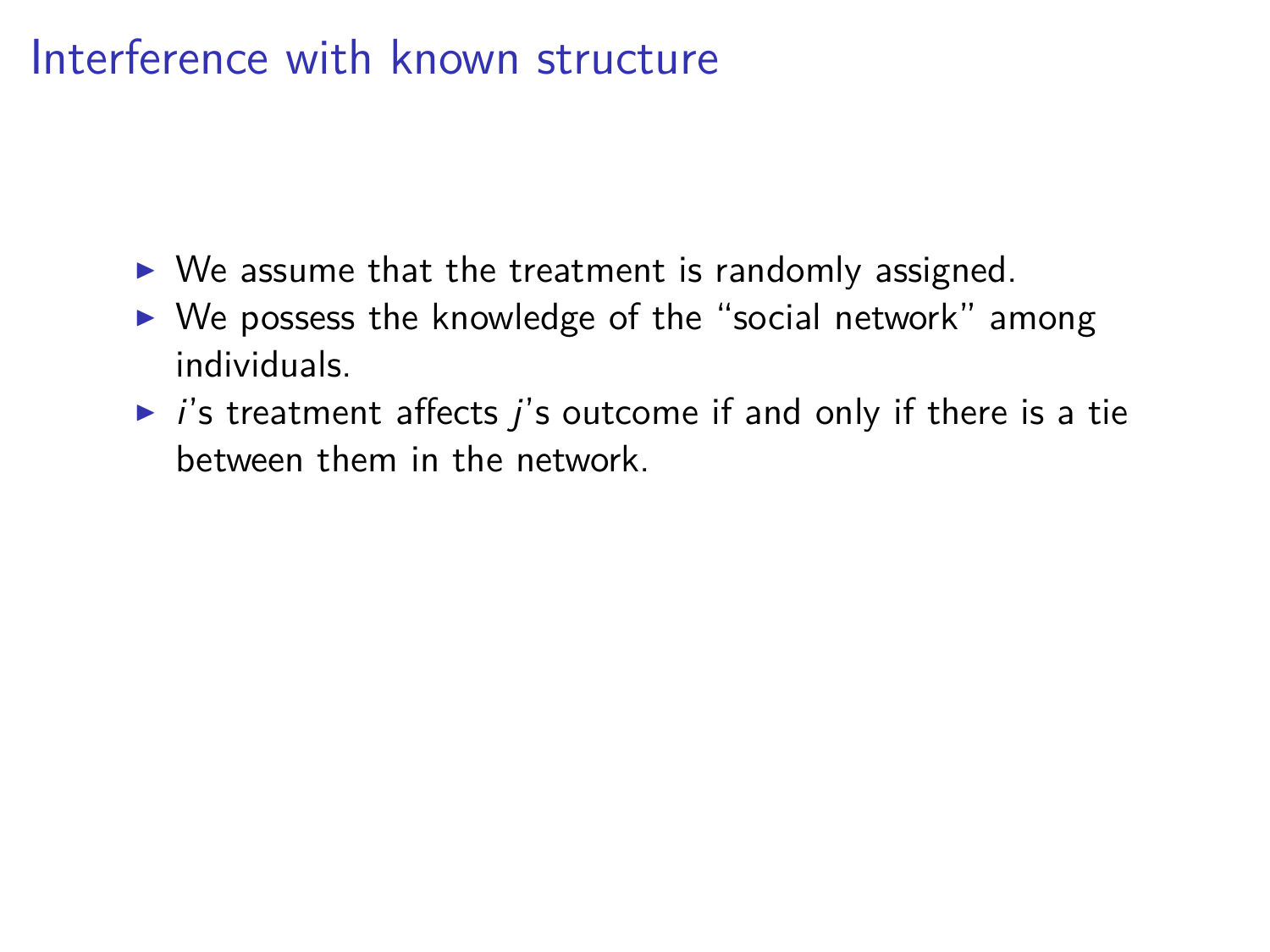- $\triangleright$  We assume that the treatment is randomly assigned.
- $\triangleright$  We possess the knowledge of the "social network" among individuals.
- $\triangleright$  *i*'s treatment affects *i*'s outcome if and only if there is a tie between them in the network.
- $\triangleright$  Partial interference: all units in the same stratum are connected, but no connection between strata.
- $\triangleright$  Aronow and Samii (2017): with the network we can construct "exposure mapping."
- ▶ The network is actually a moderator:  $D_i \mapsto W_i$ .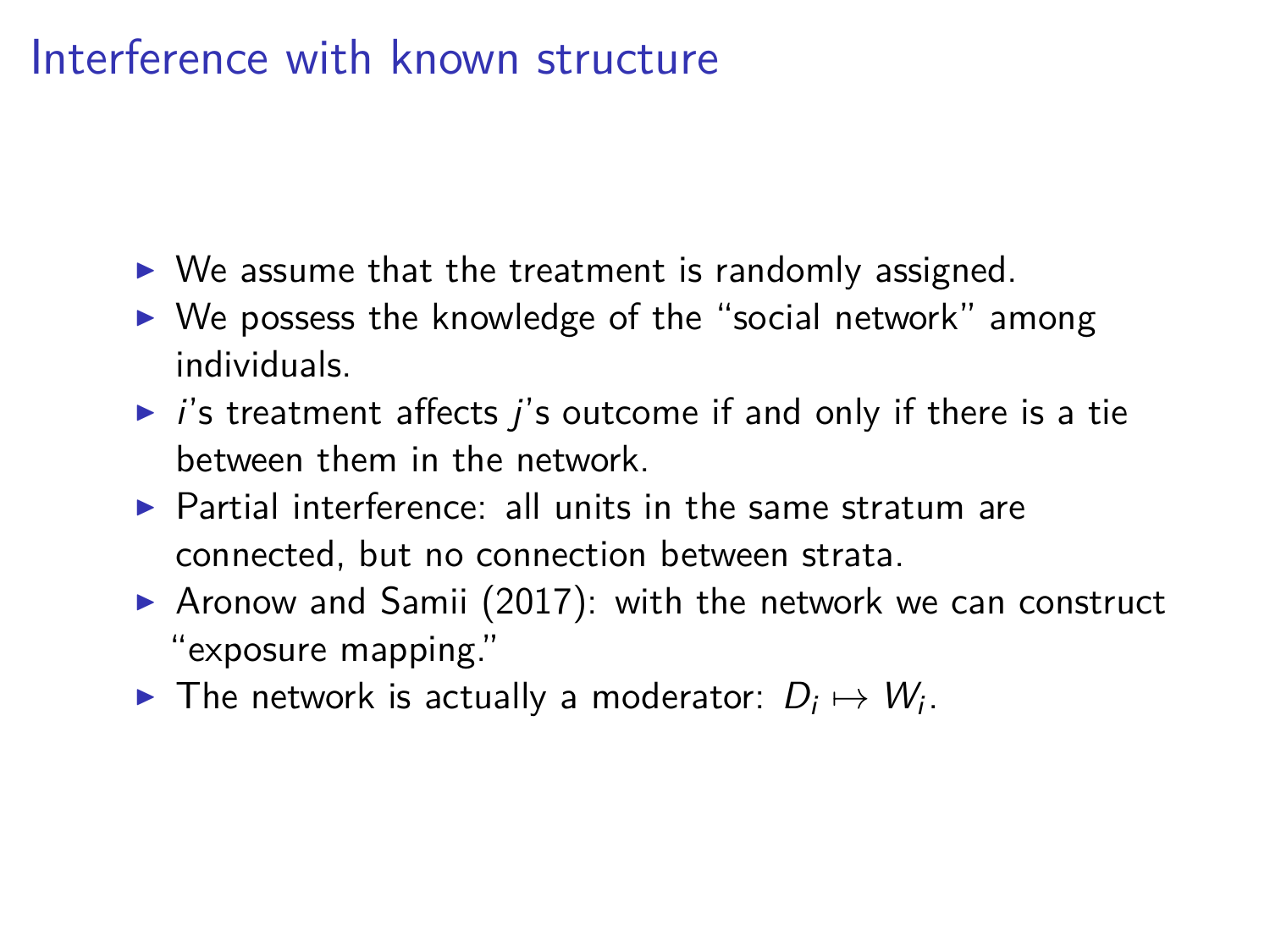- $\triangleright$  The network allows us to draw the DAG.
- $\blacktriangleright$  Then everything is identifiable.
- $\triangleright$  van de Laan (2014) and Ogburn et al. (2018): a general framework to deal with spillover effects in dynamic social networks.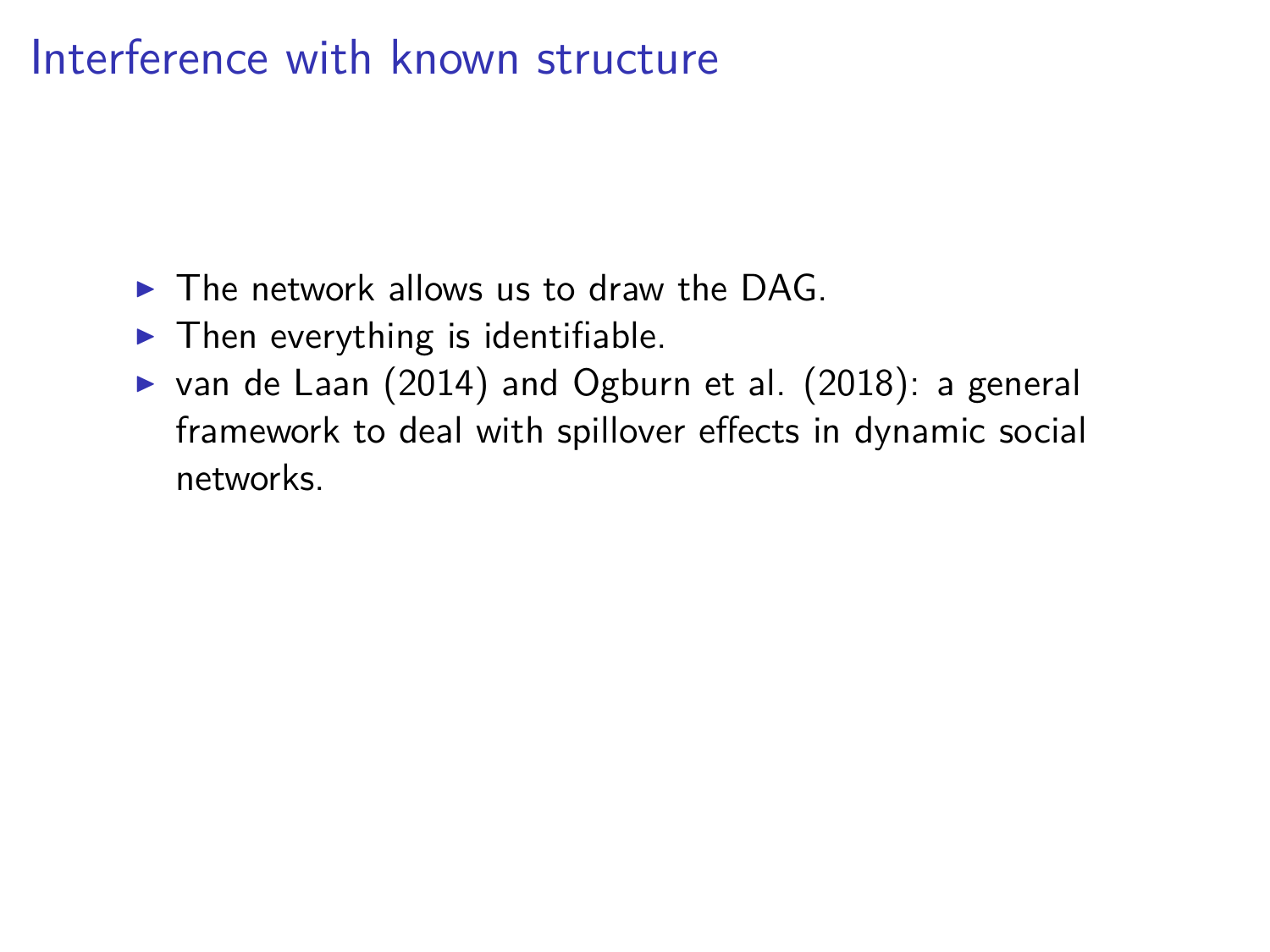- $\triangleright$  The network allows us to draw the DAG.
- $\blacktriangleright$  Then everything is identifiable.
- $\triangleright$  van de Laan (2014) and Ogburn et al. (2018): a general framework to deal with spillover effects in dynamic social networks.
- $\blacktriangleright$  The more challenging part is inference.
- $\triangleright$  We cannot assume that everyone is connected to everyone else.
- $\blacktriangleright$  Then there is only one observation,  $N = 1$ .
- $\triangleright$  We have to assume that the spillover is somehow "local."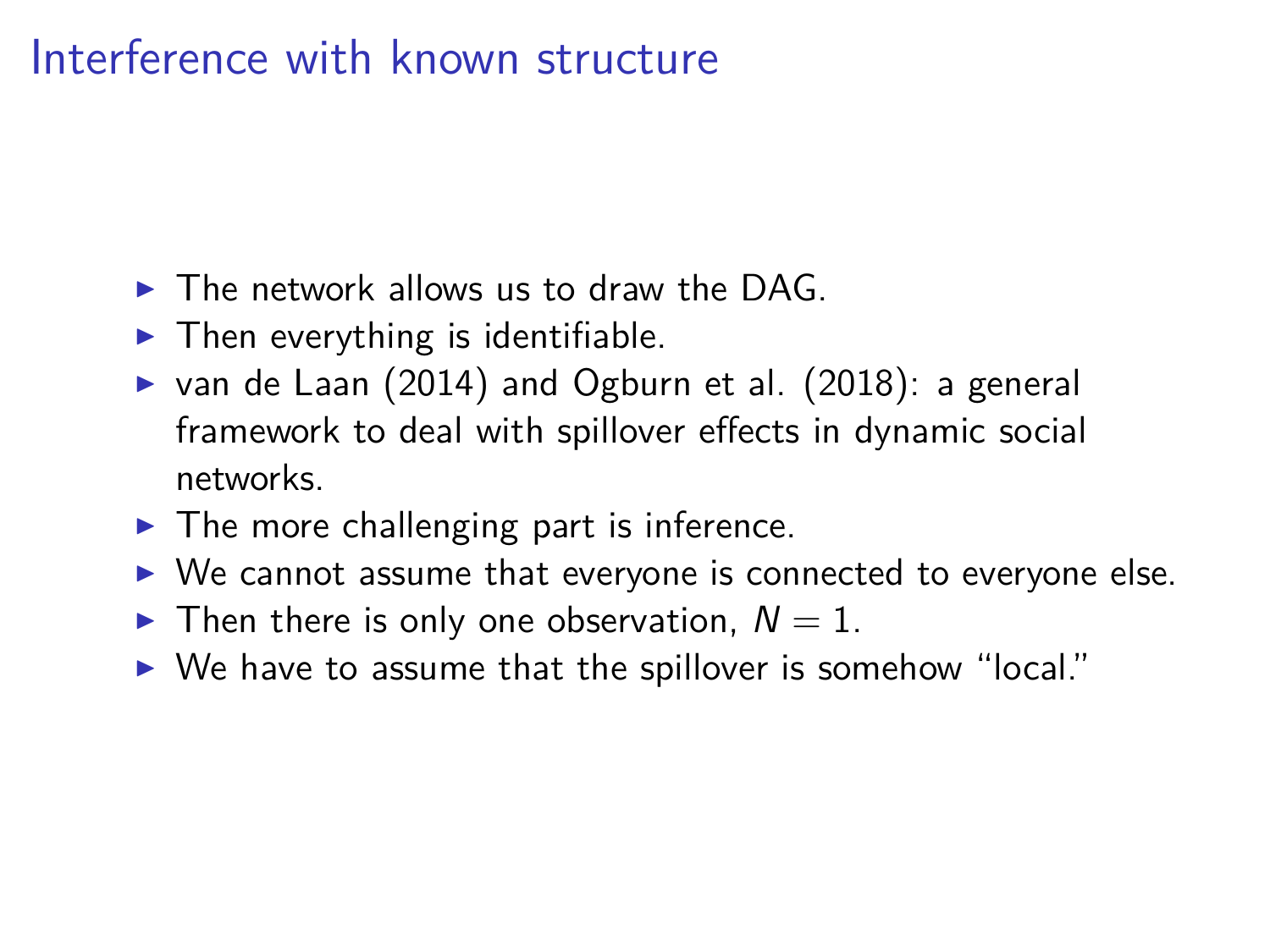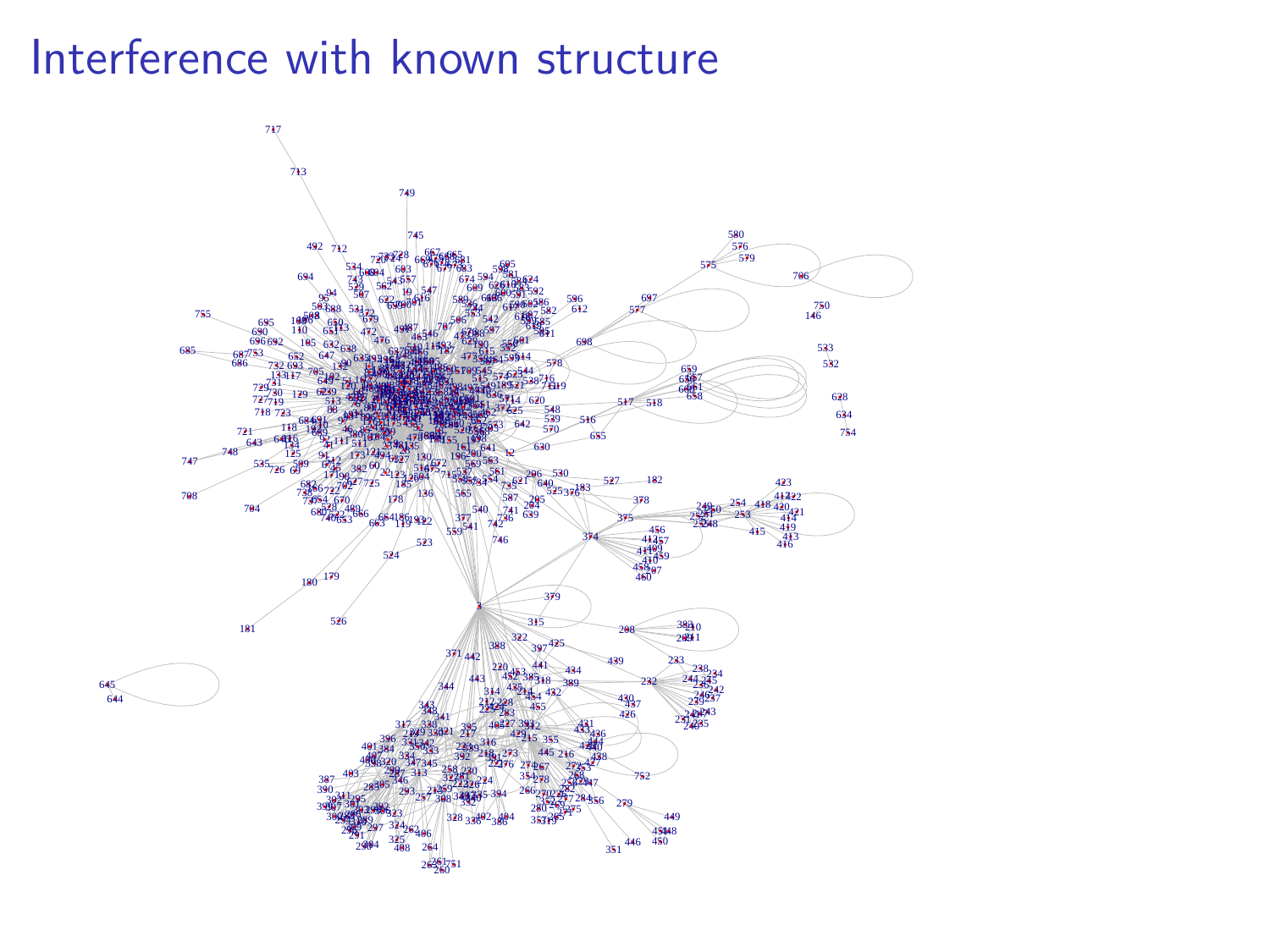## dir\_ind1 isol\_dir ind1 ## 2437.561 -1128.116 2717.595

## dir\_ind1 isol\_dir ind1 ## 65653393 3837374 24041666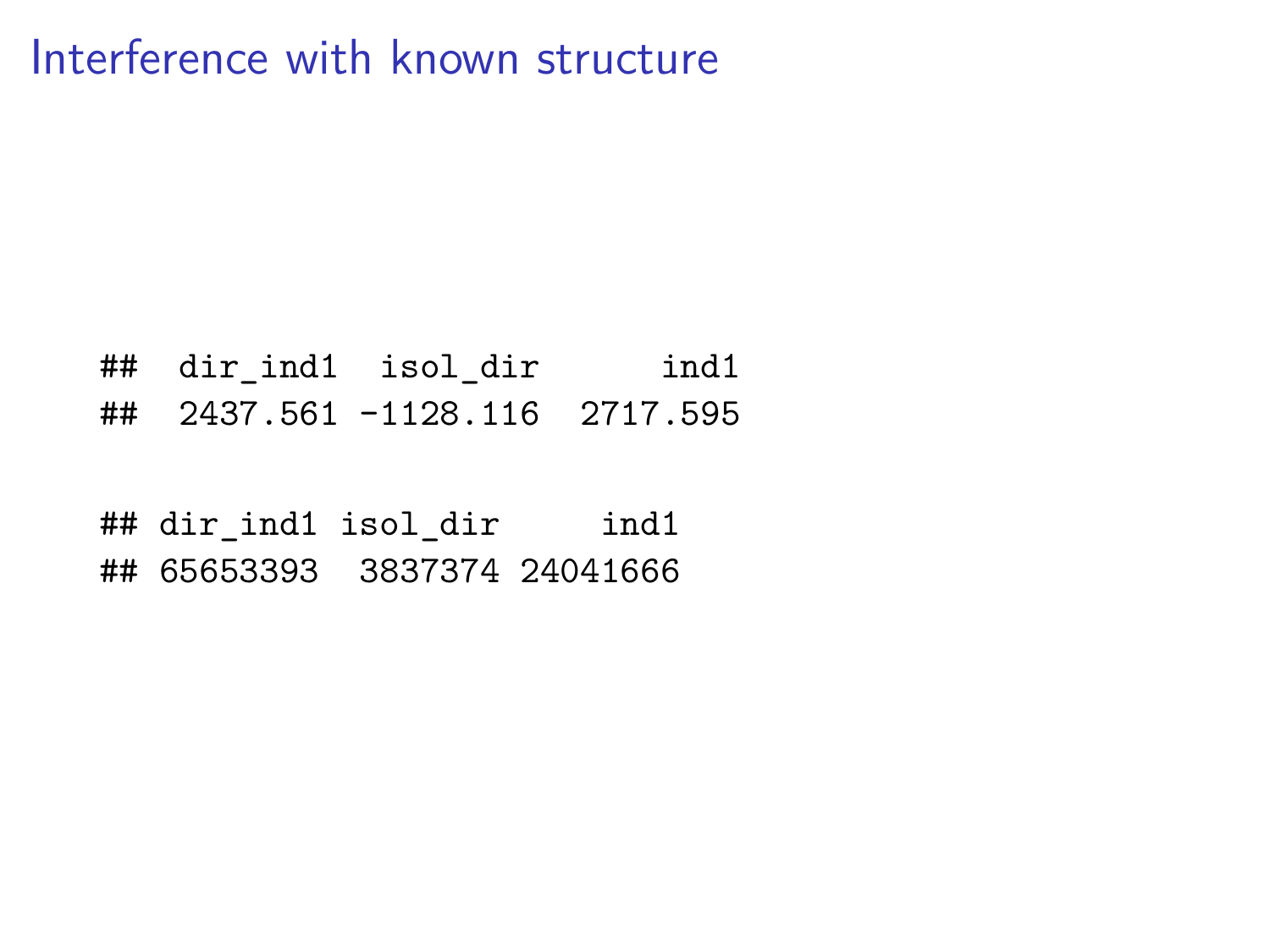- $\triangleright$  But knowing the network is often a very strong assumption.
- Egami (2019): sensitivity analysis for the network's misspecification.
- $\triangleright$  Recent works proceed under the framework of "general interference."
- $\blacktriangleright$  There are two questions we are interested in:
	- $\blacktriangleright$  Is it still possible to estimate the ATE?
	- $\blacktriangleright$  How can we estimate the interference effect?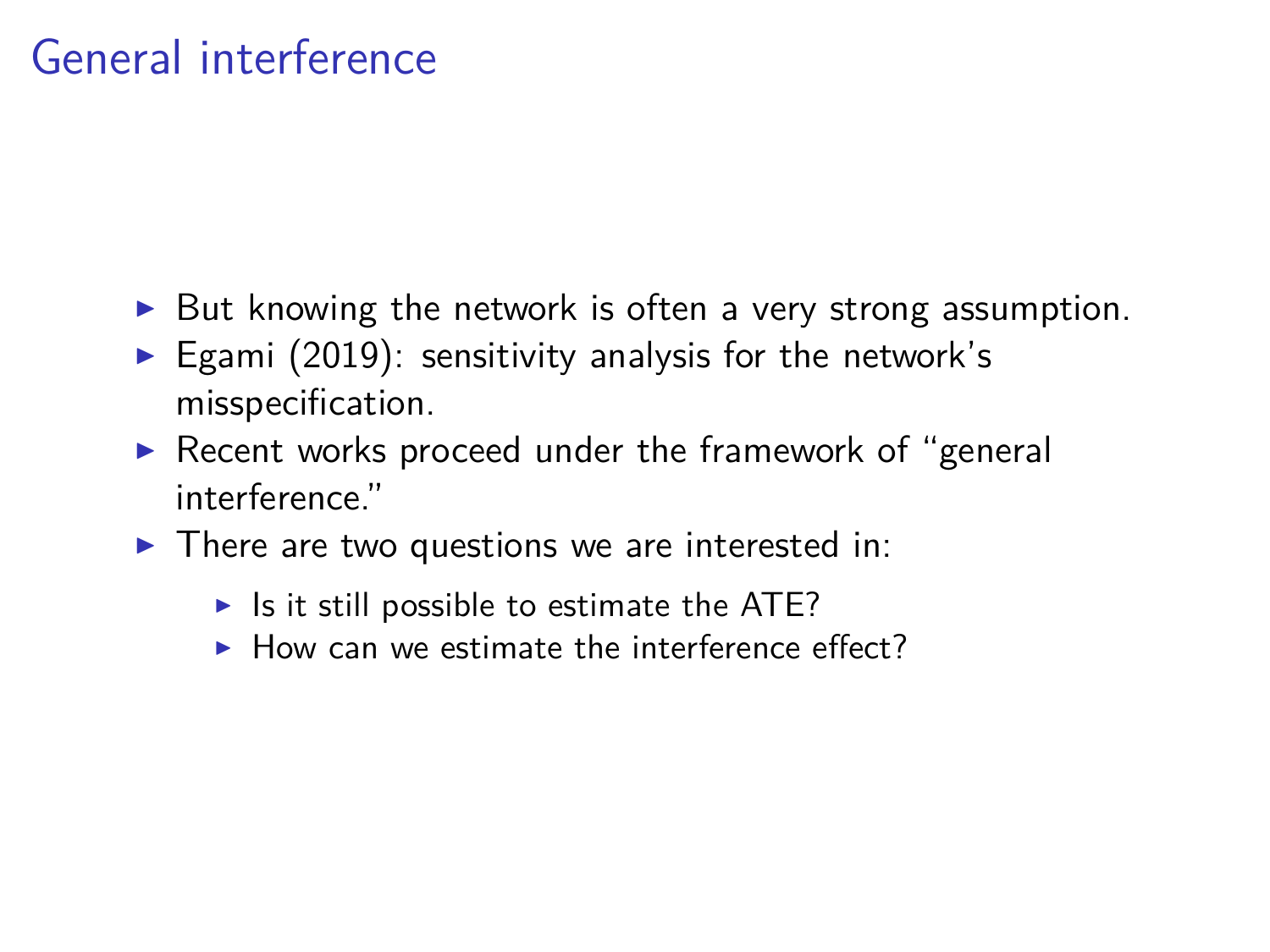- $\triangleright$  For the first question, the answer is yes under some conditions (Aronow, Hudgen and Savje, 2019; Chin, 2017).
- $\triangleright$  We require the average "perturbation" from changing the treatment status of one unit to be small.
- $\triangleright$  Notice that the ATE is no longer well-defined, so the limit is actually EATE:

$$
\tau^* = \frac{1}{N} \sum_{i=1}^N \tau_i = \frac{1}{N} \sum_{i=1}^N \left[ Y_i(1, \mathbf{Z}_{-i}) - Y_i(0, \mathbf{Z}_{-i}) \right]
$$

 $\tau = \mathsf{E}_{\mathsf{Z}_{-i}} \tau^* = \frac{1}{\Lambda_i}$ N  $\sum$ N  $i=1$  $[E_{\mathbf{Z}_{-i}}Y_i(1, \mathbf{Z}_{-i}) - E_{\mathbf{Z}_{-i}}Y_i(0, \mathbf{Z}_{-i})]$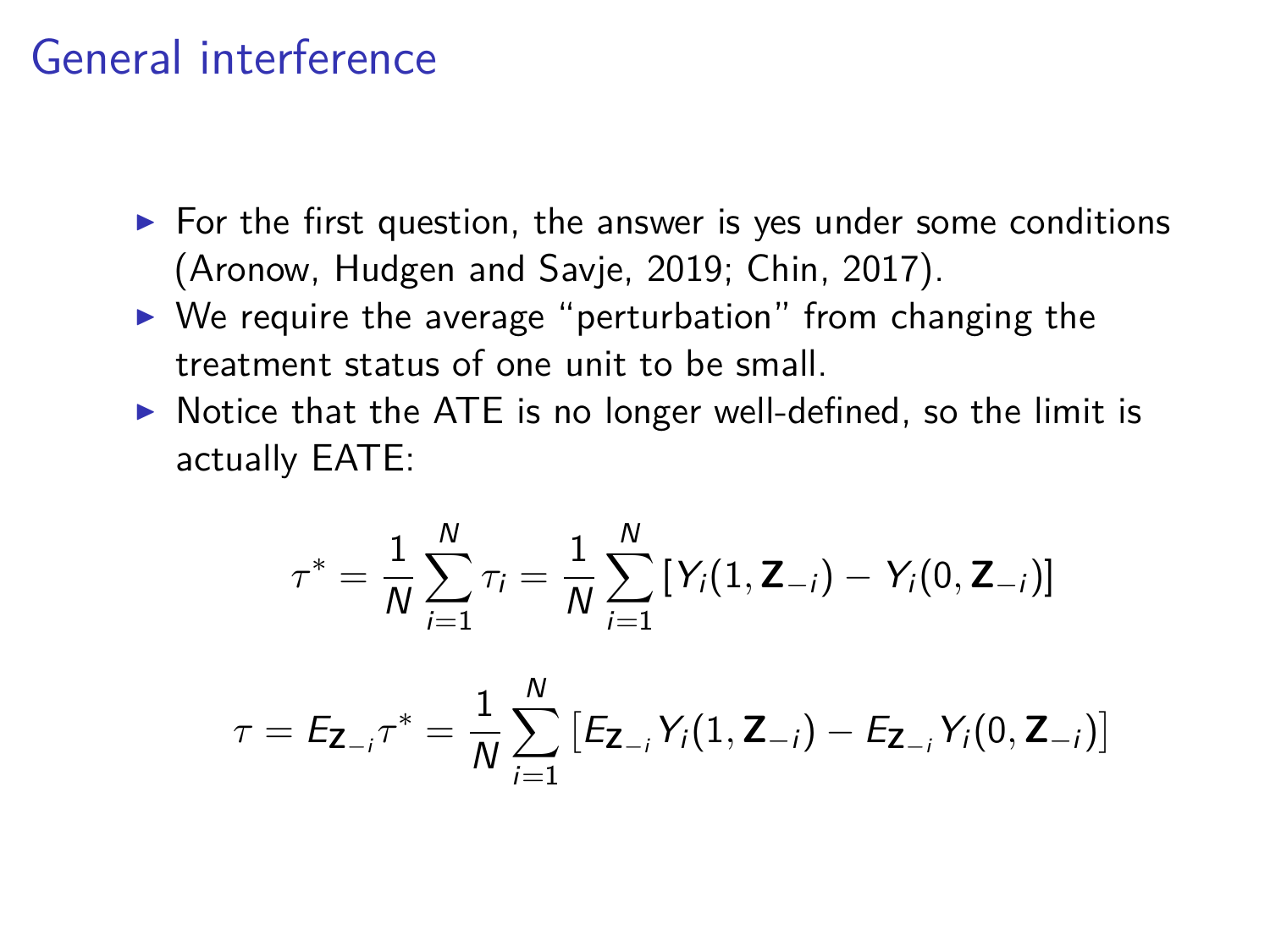- $\triangleright$  For the second question, there is rapid progress in recent years.
- Aronow, Samii and Wang  $(2020)$ : As the design is known, we can aggregate the individualistic effects in arbitrary ways.
- In spatial experiments, it is natural to do it by distance.
- I Just draw circles at each distance d and apply the IPW estimator.
- $\blacktriangleright$  Inference relies on Stein's method.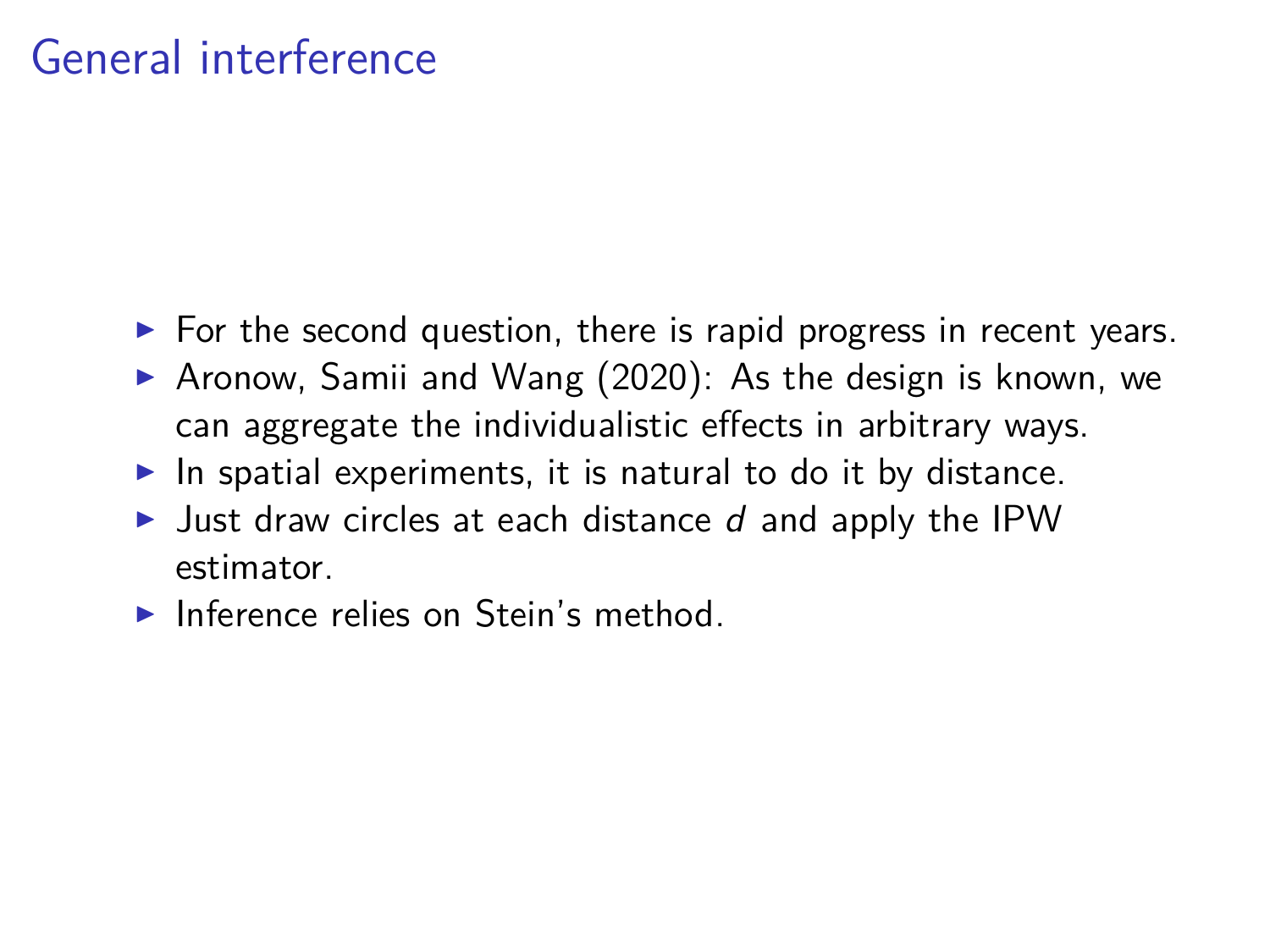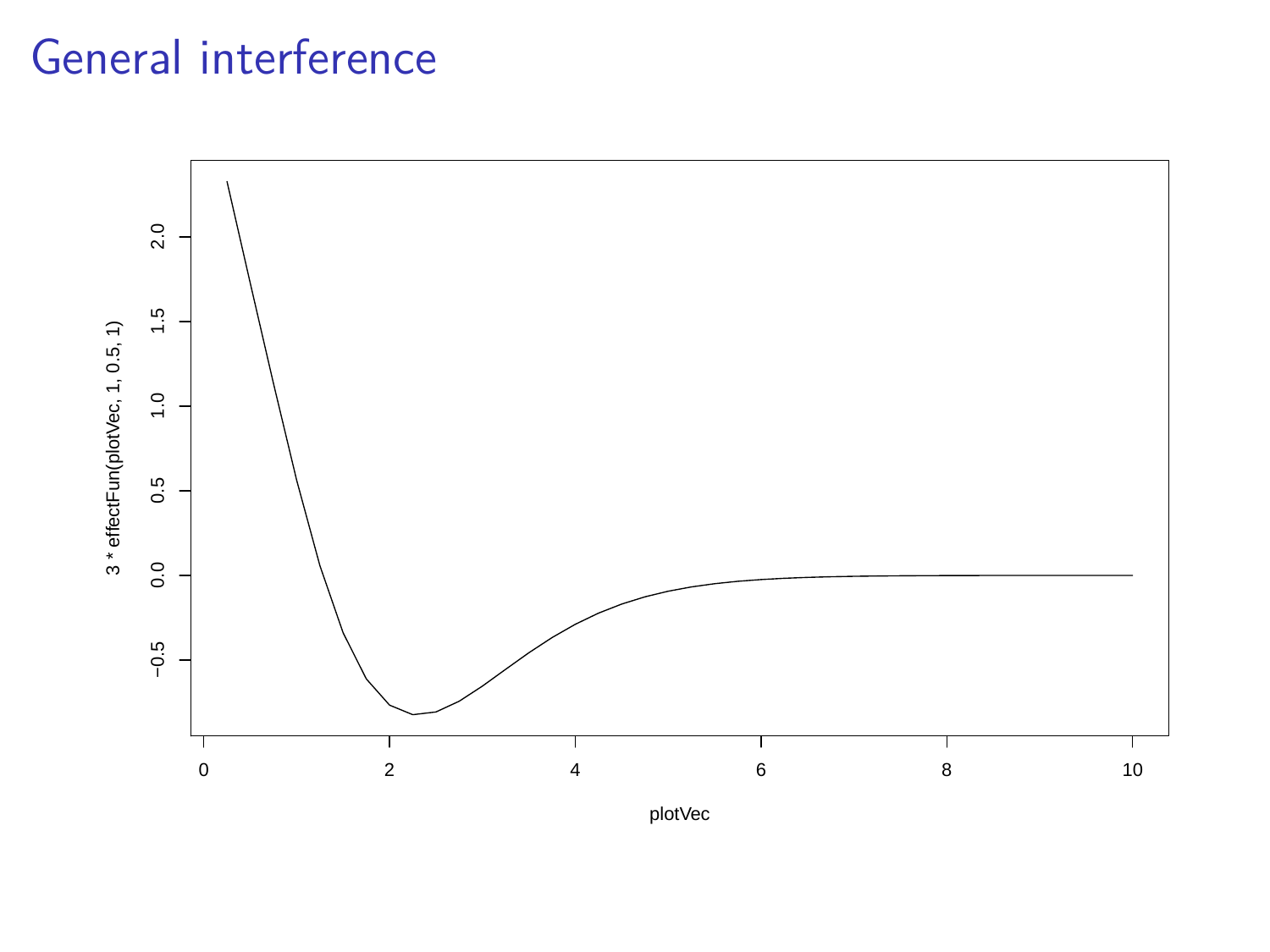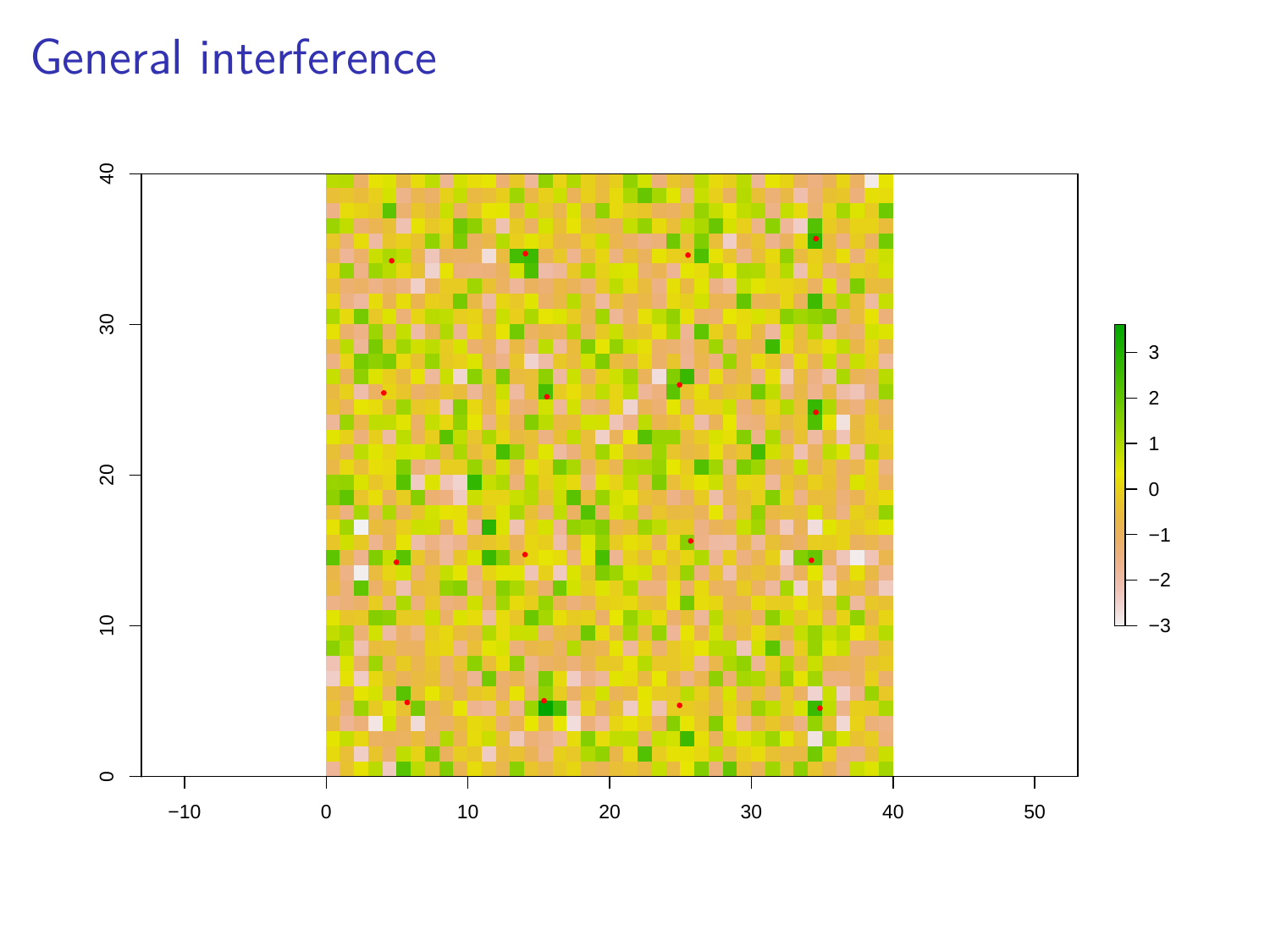- ## Too many permutations to use exact method.
- ## Defaulting to approximate method.
- ## Increase maxiter to at least 1820 to perform exact estim



#### **Unsmoothed Estimator**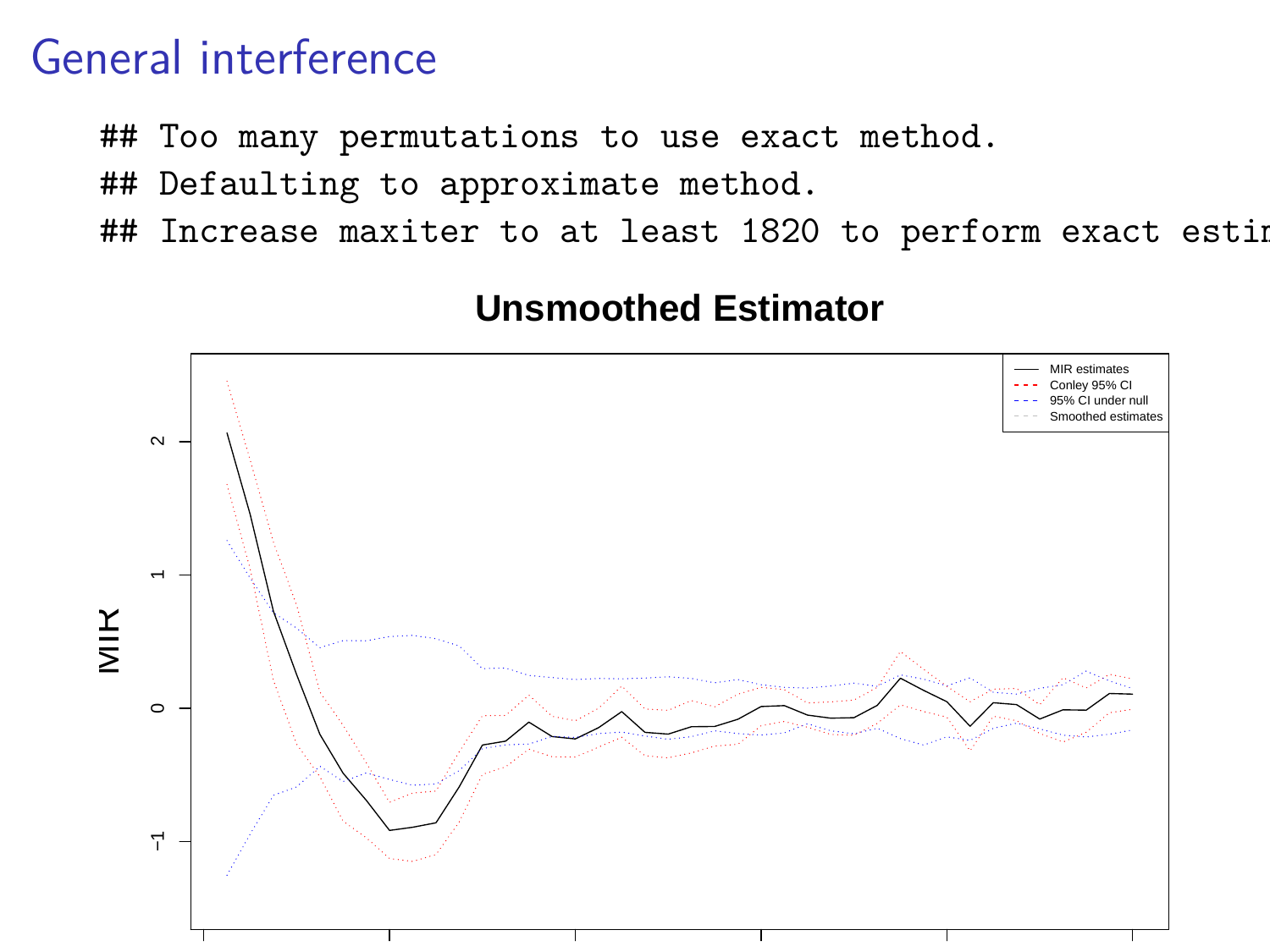- $\triangleright$  Wang (2020): the same idea works in TSCS dataset under the assumption of sequential ignorability.
- $\triangleright$  Researchers have to trade off two sources of confounding: fixed effects vs. interference.
- $\triangleright$  Papadogeorgou et al. (2020): modeling treatment point process as a stochastic intervention strategy.
- $\blacktriangleright$  They examine the effect of airstrike in Iraq on rebellions.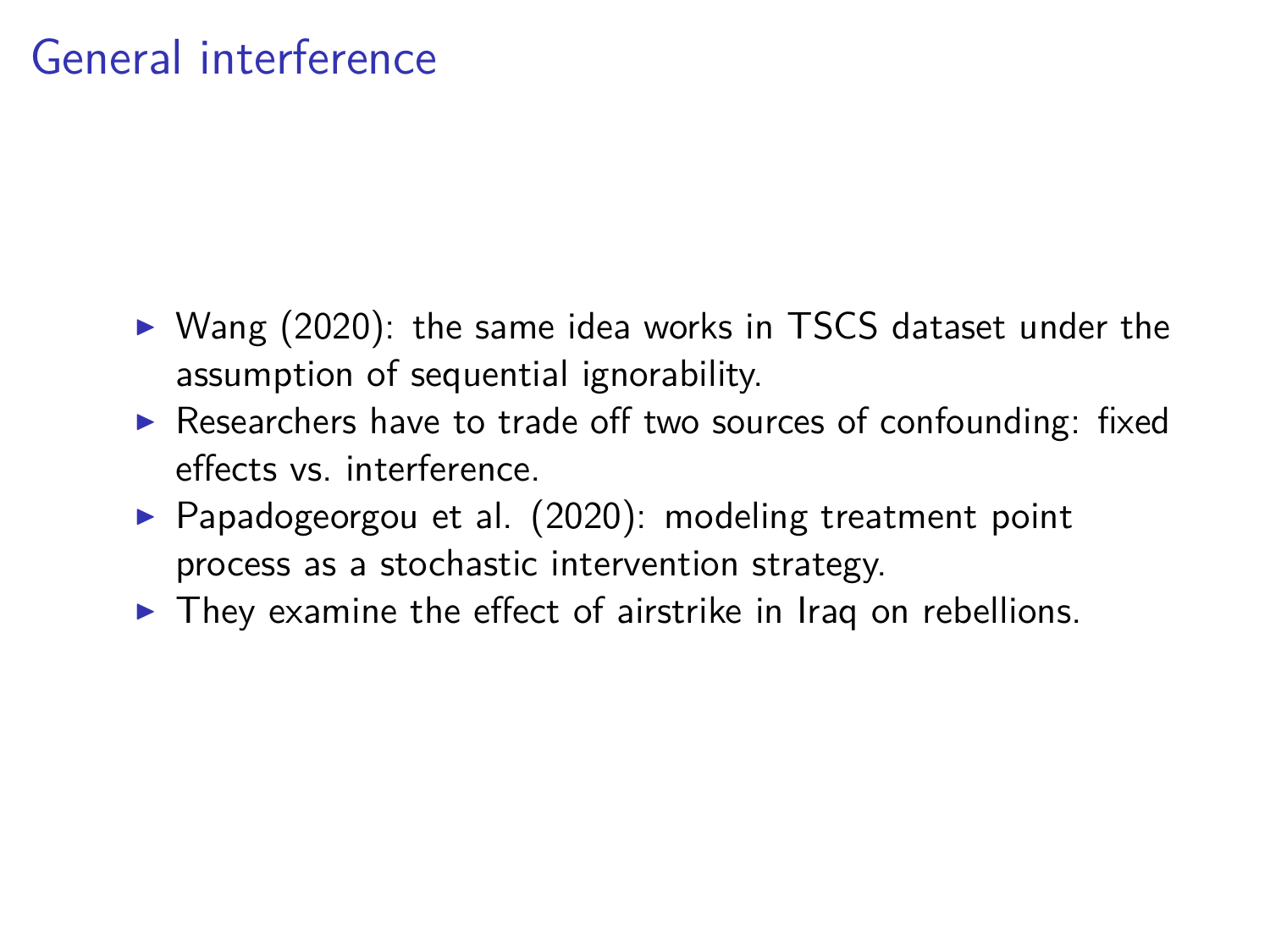## Within-unit interference

- Interference is also a big problem in TSCS data analysis.
- It is not surprising that the treatment in period  $t 1$  affects the outcome in period  $t$ .
- $\triangleright$  Then the assumption behind the two-way fixed effects model will be violated (no carryover).
- $\triangleright$  What can we do?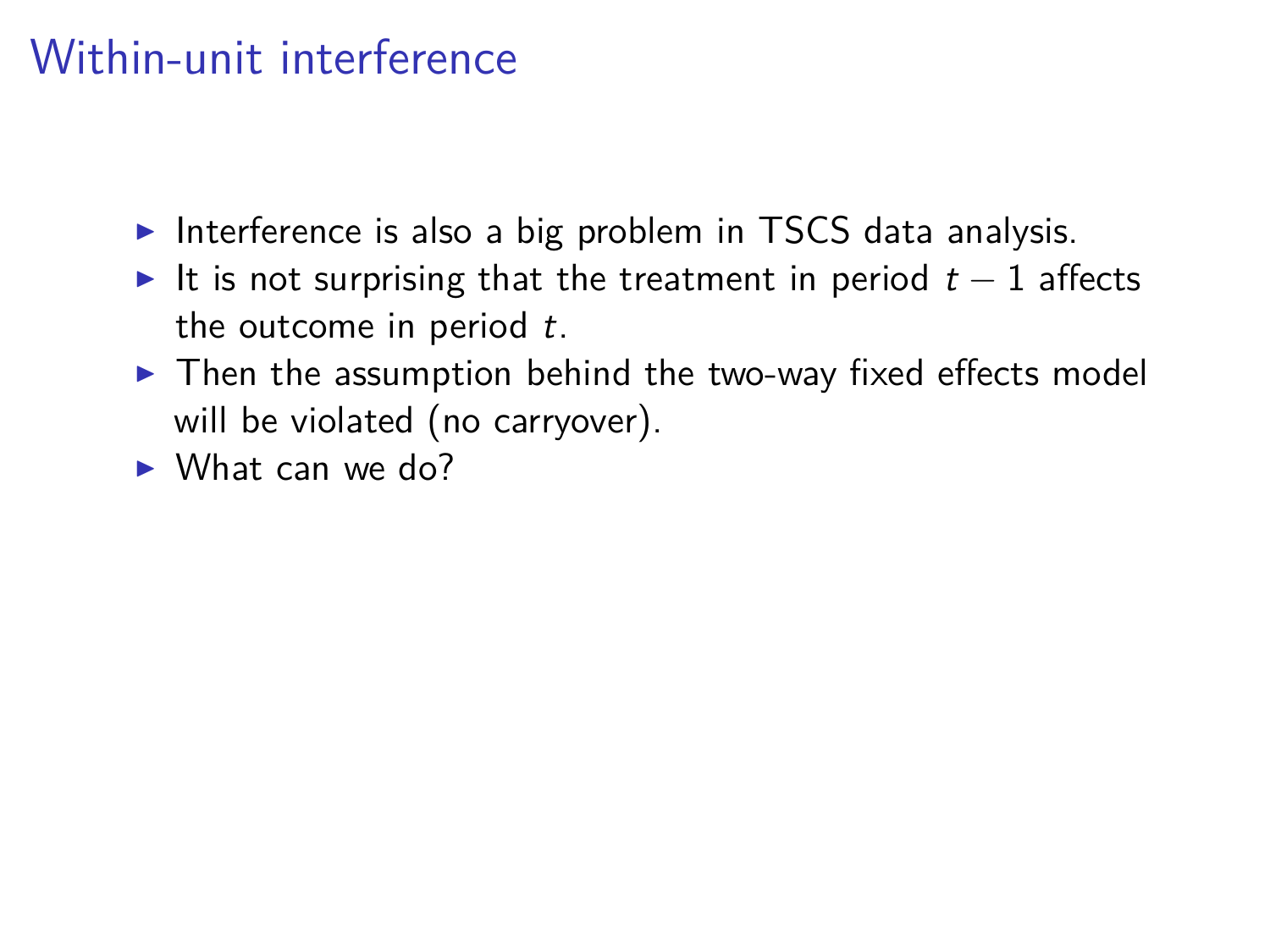## Within-unit interference

- Interference is also a big problem in TSCS data analysis.
- It is not surprising that the treatment in period  $t 1$  affects the outcome in period  $t$ .
- $\triangleright$  Then the assumption behind the two-way fixed effects model will be violated (no carryover).
- $\triangleright$  What can we do?
- If we are fine with abandoning the unit fixed effects: just estimate a MSM.
- $\triangleright$  Or we have to add more variables into the regression and hope the model is correct.
- ▶ A special case is staggered adoption (Strezhnev, 2019; Liu, Wang and Xu, 2020).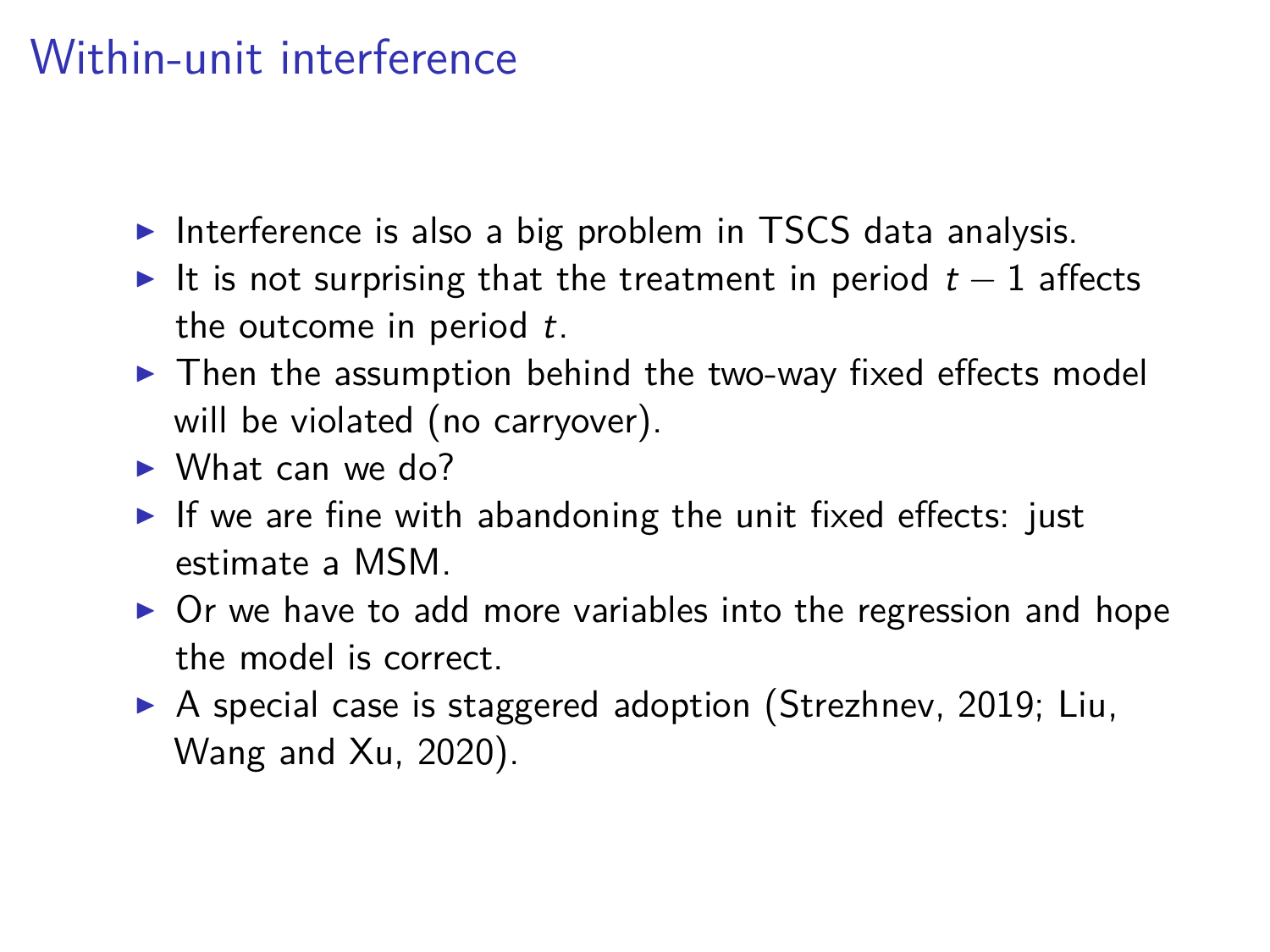- $\triangleright$  All these approaches assume that there is a fixed network and the intervention is at random.
- $\triangleright$  Another possibility is that the assignment is pre-specified but the network is randomly generated.
- $\blacktriangleright$  Li et al. (2019)



(a) The first type of interference with a fixed network and random external interventions. (a1) and (a2) are two possible realizations of random external interventions (colors of the units).



(b) The second type of interference with fixed attributes of all units and a random network. (b1) and (b2) are two possible realizations of random networks (dashed circles).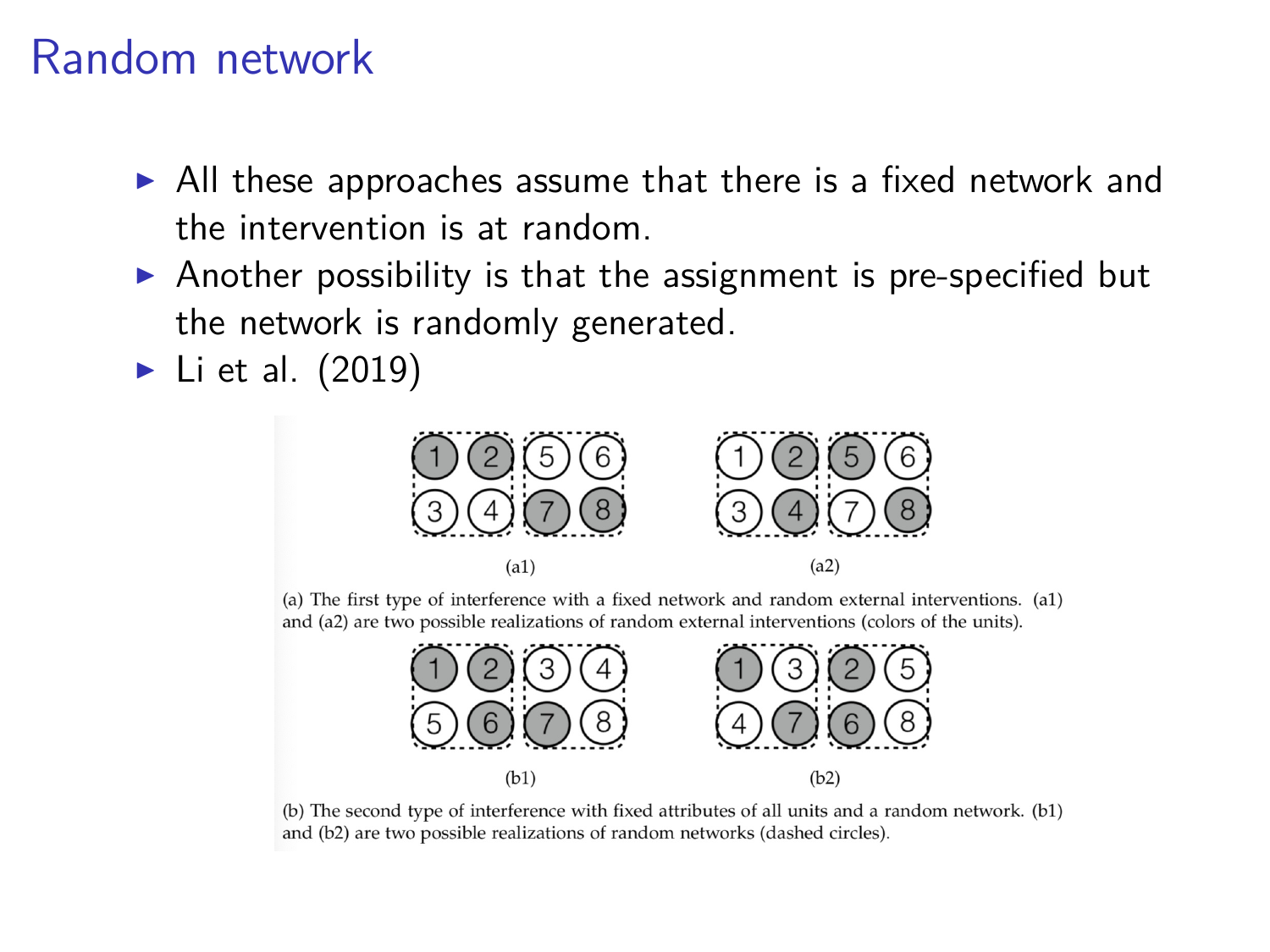- $\triangleright$  A study using random dorm assignment in Peking University.
- $\triangleright$  Does living with IMO medalists boost your GPA?
- $\triangleright$  Notice that this is interference not contagion.
- $\triangleright$  A design-based approach to understand peer effect in dorms.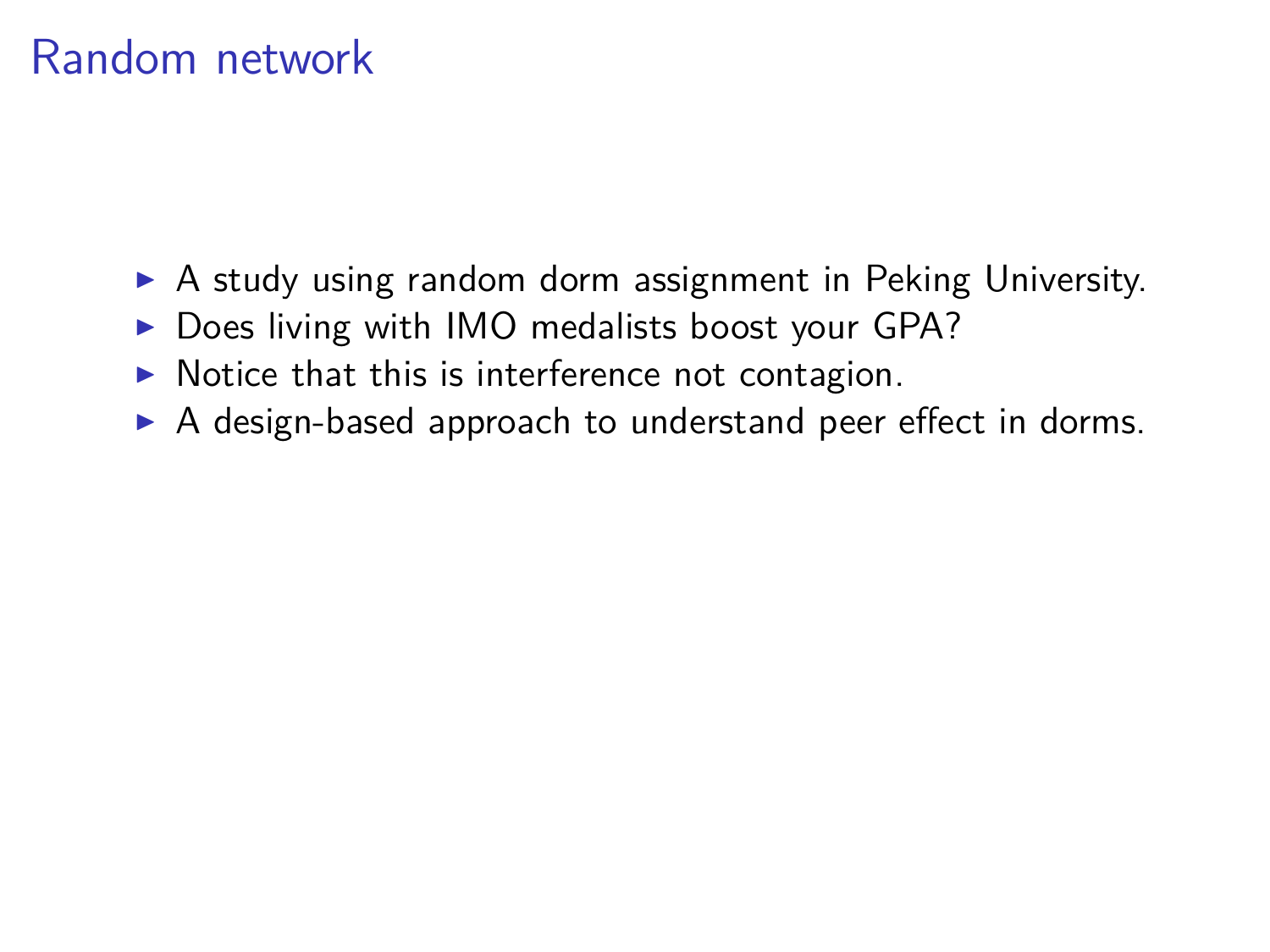- $\triangleright$  A study using random dorm assignment in Peking University.
- $\triangleright$  Does living with IMO medalists boost your GPA?
- $\triangleright$  Notice that this is interference not contagion.
- $\triangleright$  A design-based approach to understand peer effect in dorms.
- $\blacktriangleright$  Two assumption on "local interference:"
	- $\blacktriangleright$  Partial interference
	- $\triangleright$  Only attributes matter, not identities
- $\triangleright$  They propose a Horvitz-Thompson estimator, and prove that it is equivalent to a regression with interaction.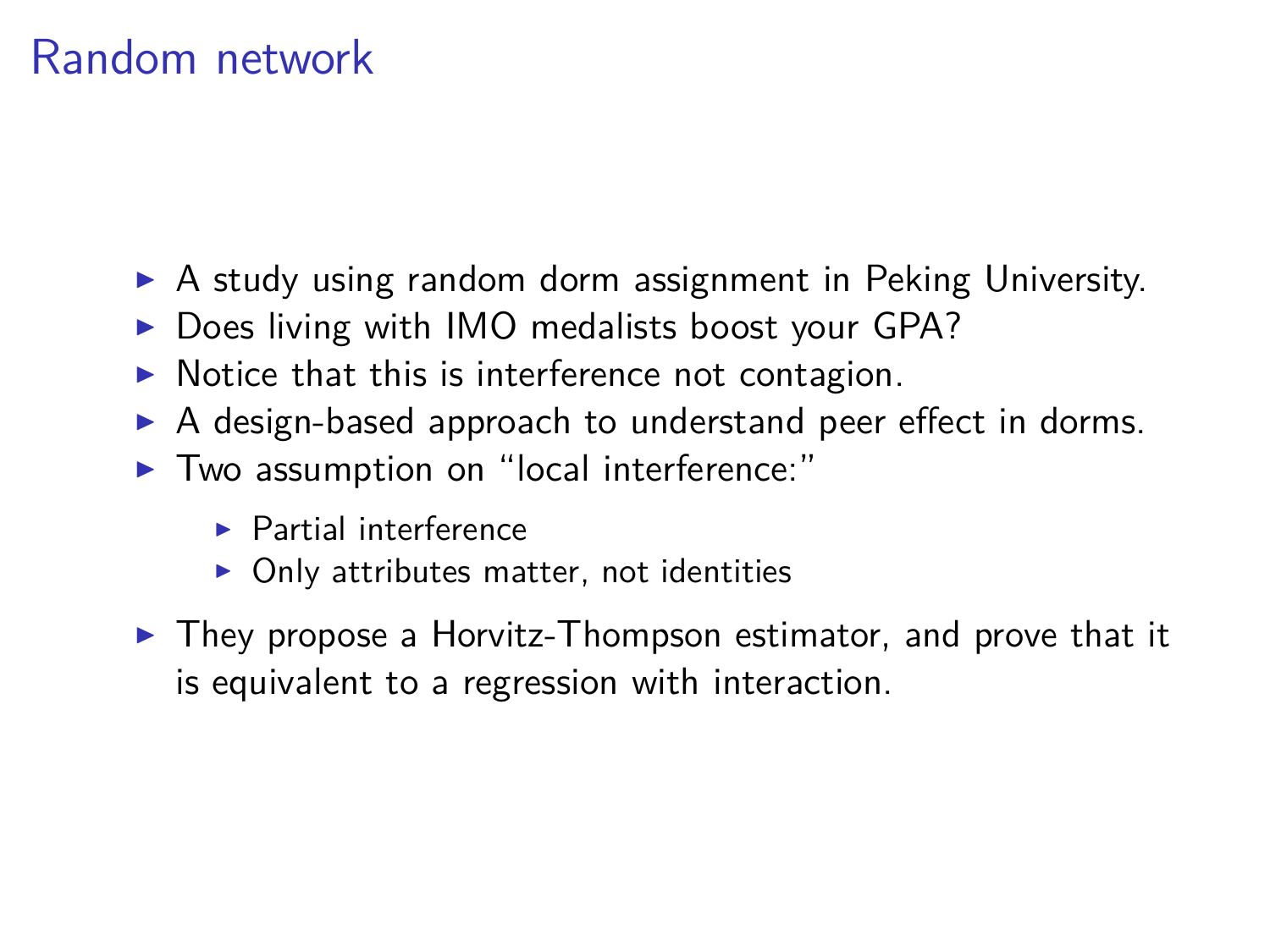

 $\blacktriangleright$  They also discuss the optimal assignment.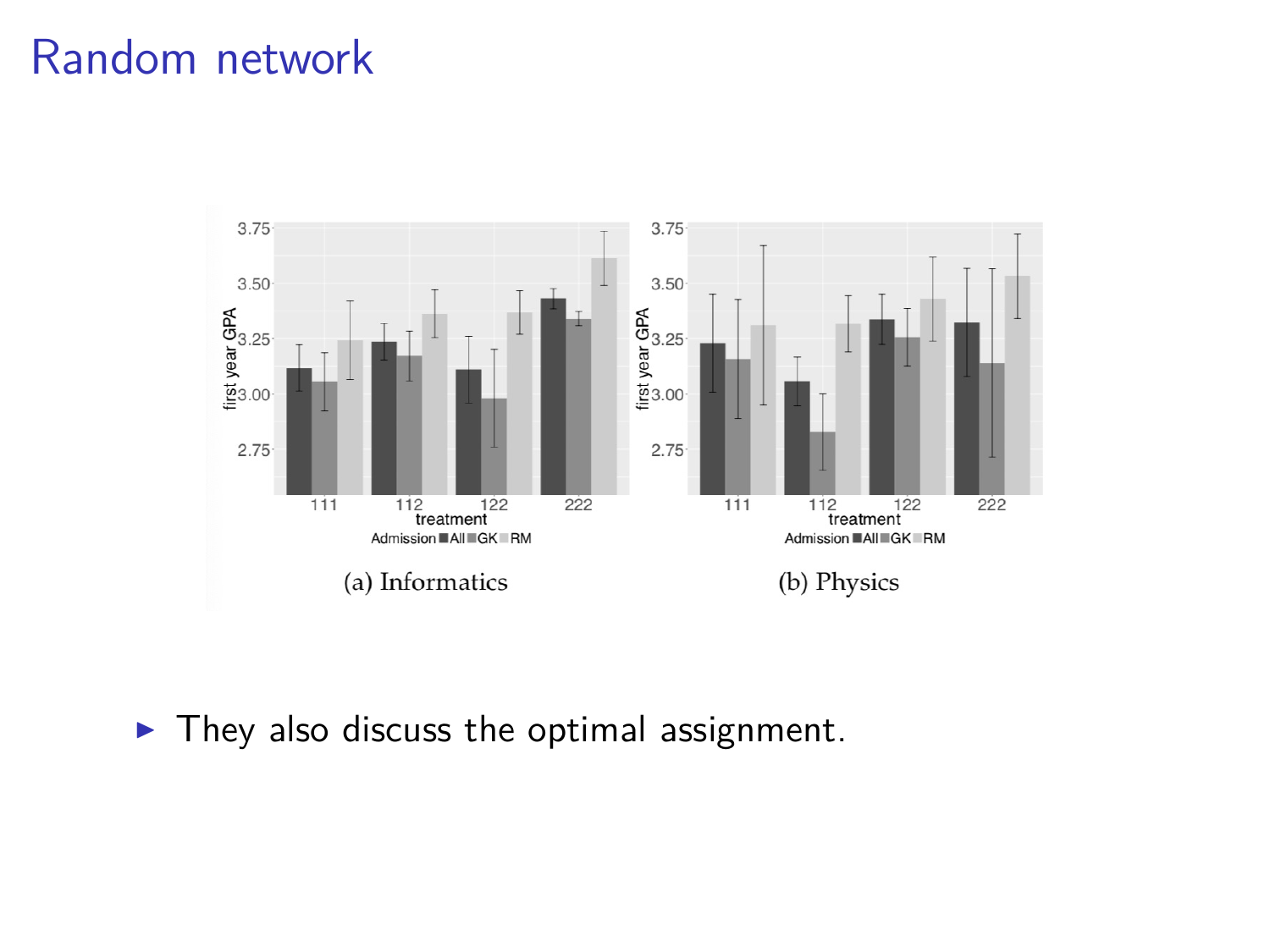

- $\blacktriangleright$  They also discuss the optimal assignment.
- $\blacktriangleright$  Let champions play with champions...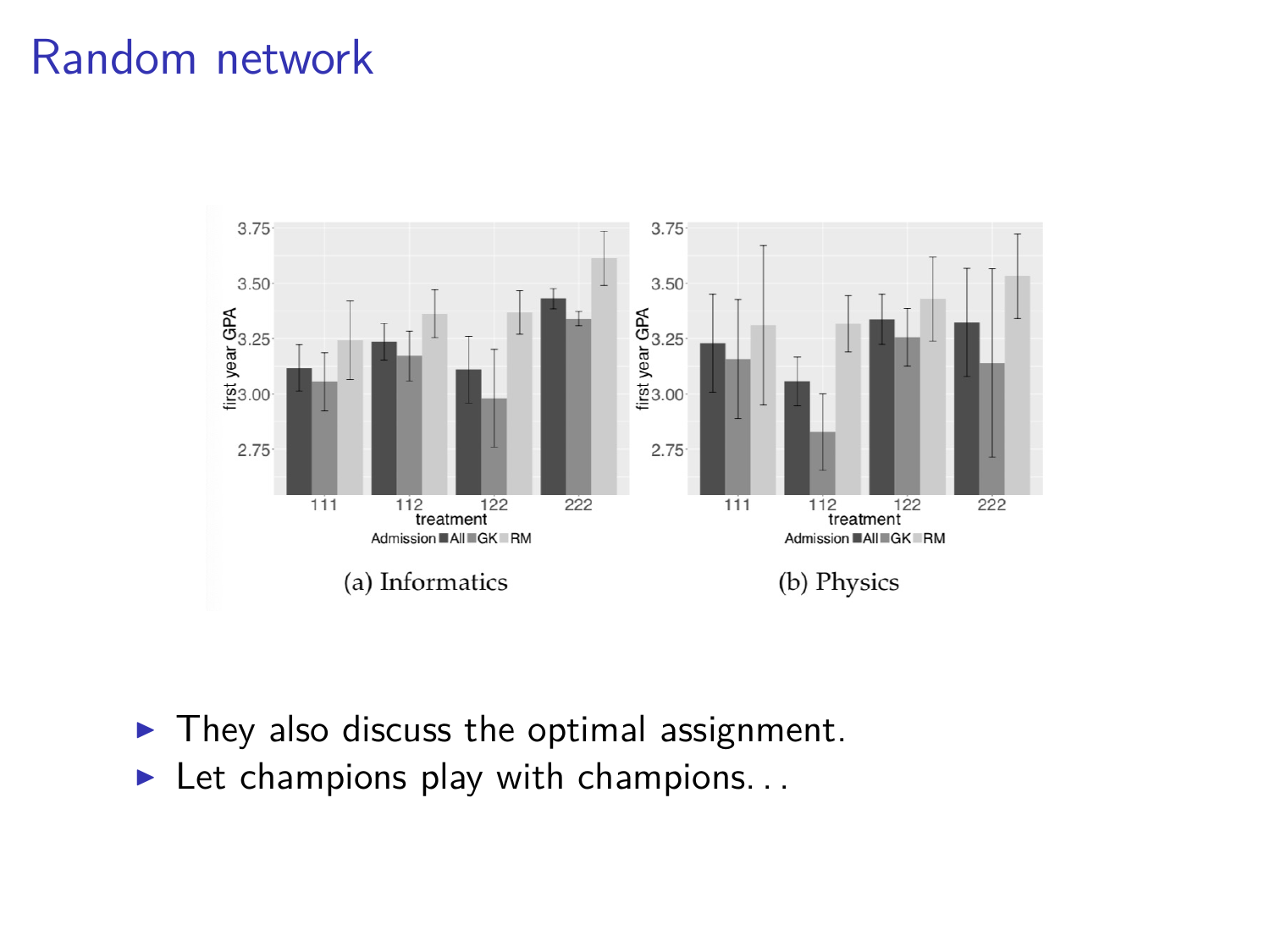#### Network formation

- $\triangleright$  A relevant question is whether interference affects the network's structure.
- $\triangleright$  There is a large literature on network formation in social network analysis.
- $\triangleright$  A familiar approach is to fit a two-way fixed effects model:

$$
Y_{ij} = \mu + \alpha_i + \zeta_j + \beta X_{ij} + \varepsilon_{ij}
$$

- $\triangleright$  You can further add the time dimension into the model.
- $\blacktriangleright$  No design-based approaches yet.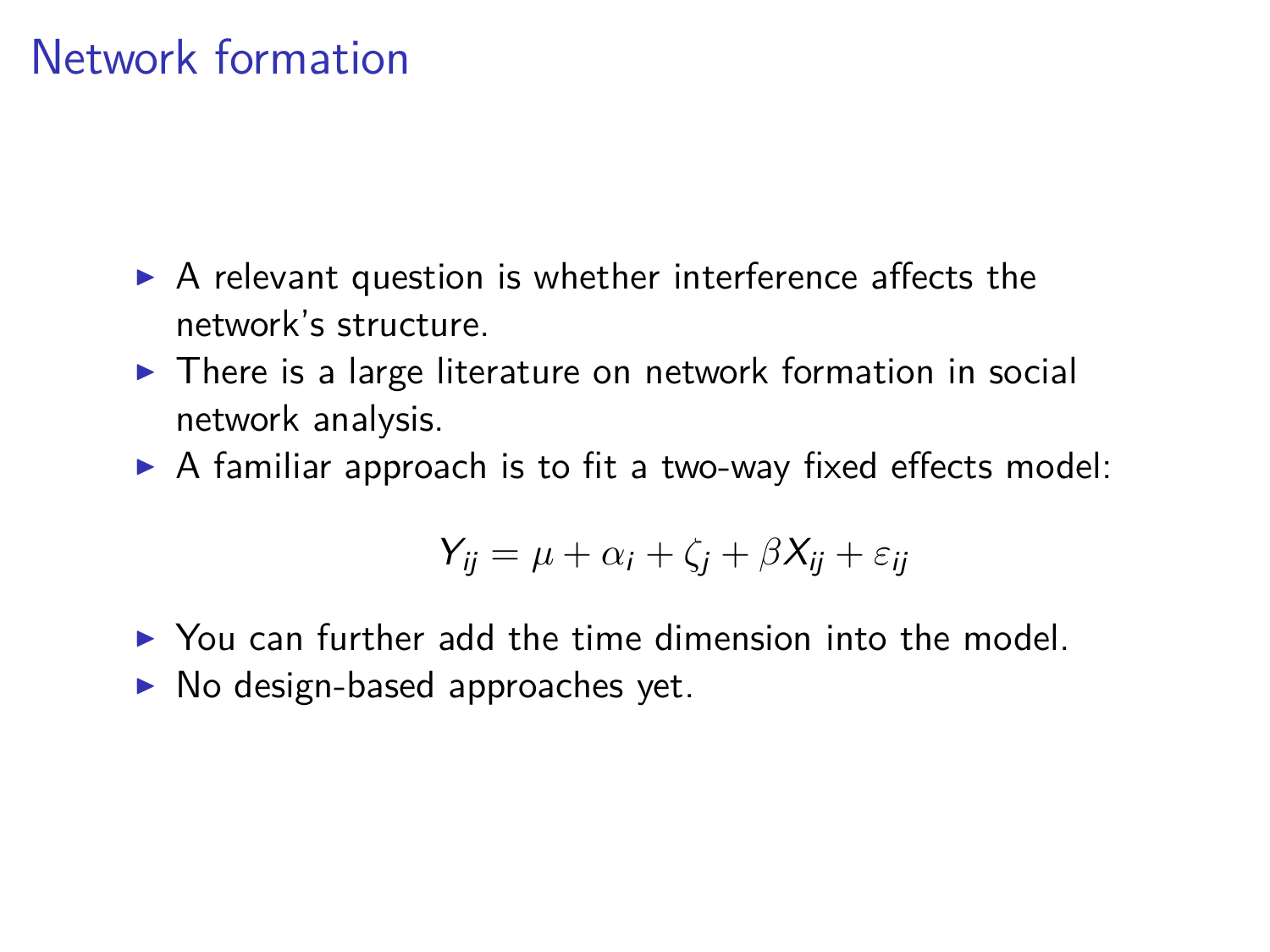- $\blacktriangleright$  The peril of peer effects (Angrist, 2011).
- ▶ Can you regression your GPA on the average GPA of your dorm?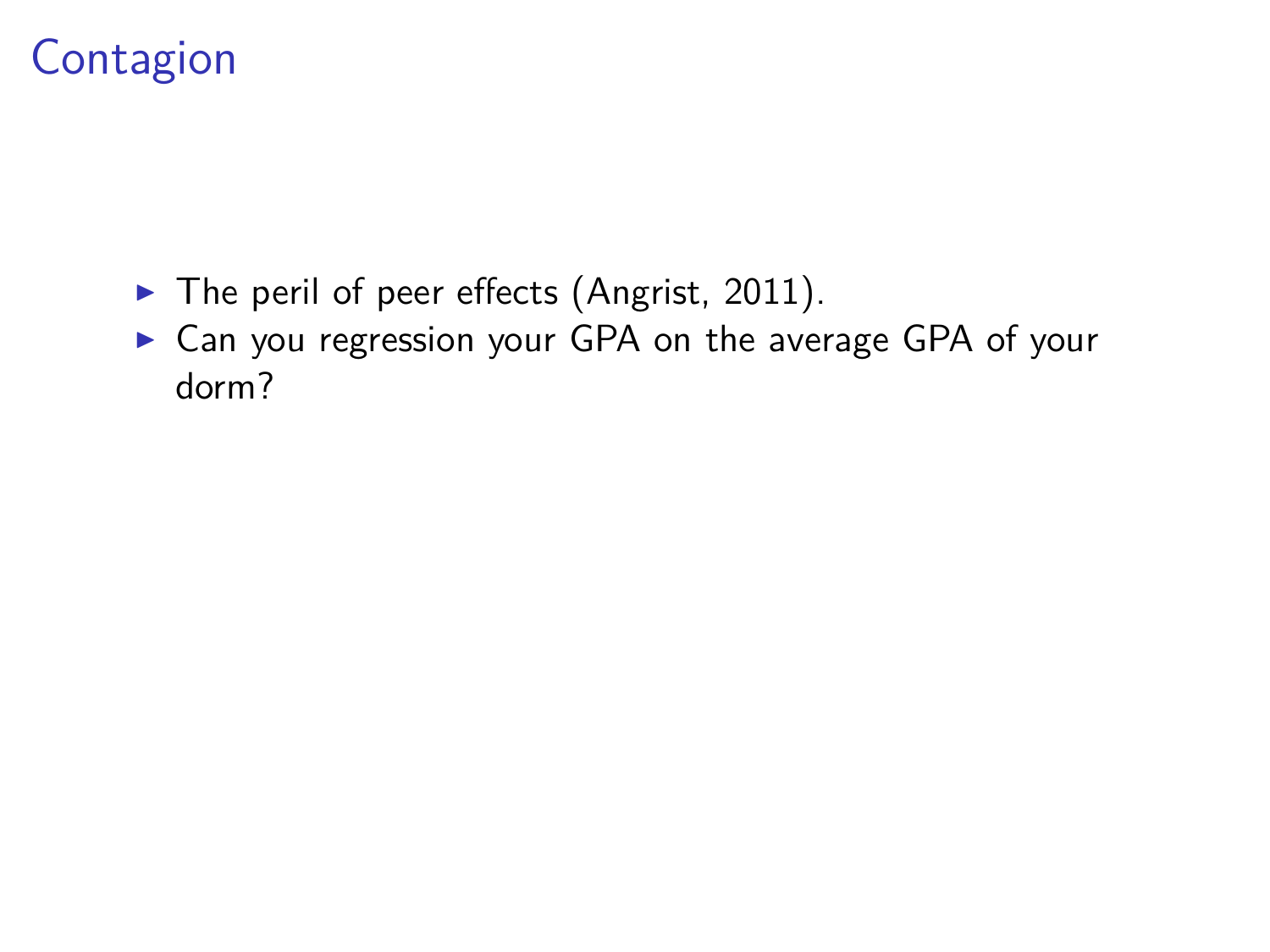- $\blacktriangleright$  The peril of peer effects (Angrist, 2011).
- $\triangleright$  Can you regression your GPA on the average GPA of your dorm?
- $\triangleright$  Can you regression your GPA on the average GPA of your roommates?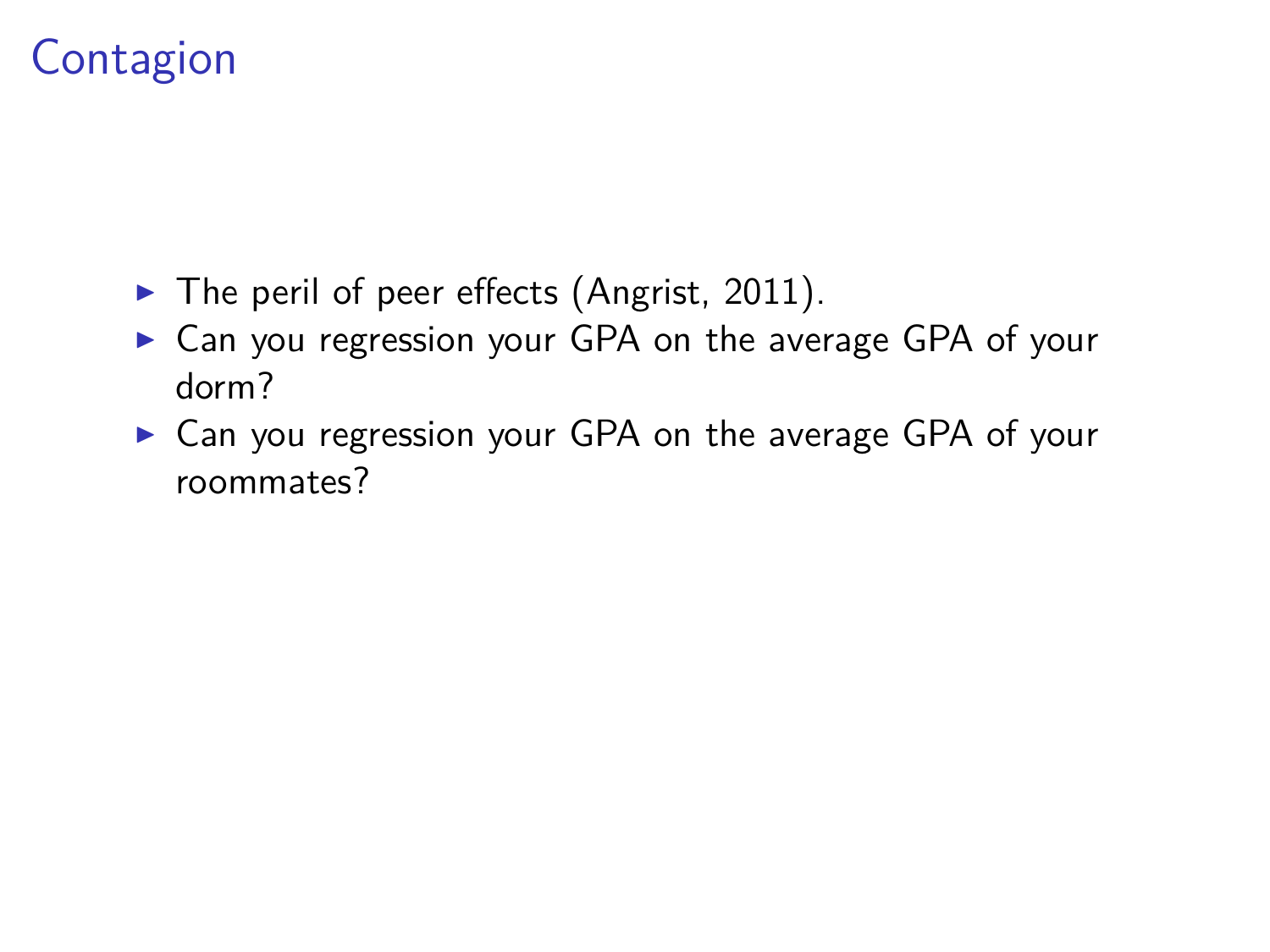- $\blacktriangleright$  The peril of peer effects (Angrist, 2011).
- $\triangleright$  Can you regression your GPA on the average GPA of your dorm?
- $\triangleright$  Can you regression your GPA on the average GPA of your roommates?
- $\blacktriangleright$  Fowler and Christakis: peer effect of obesity.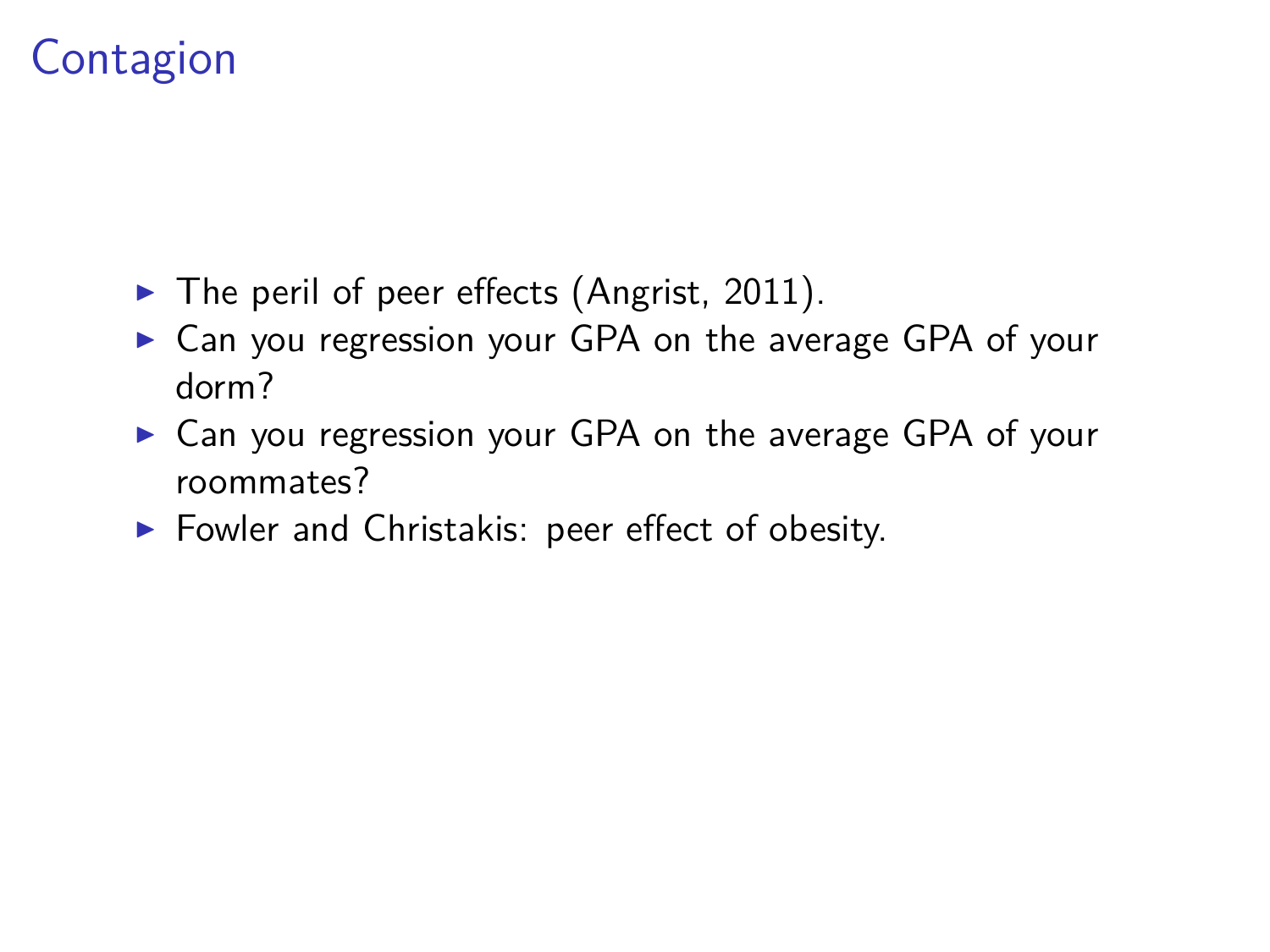- $\blacktriangleright$  The peril of peer effects (Angrist, 2011).
- $\triangleright$  Can you regression your GPA on the average GPA of your dorm?
- $\triangleright$  Can you regression your GPA on the average GPA of your roommates?
- $\blacktriangleright$  Fowler and Christakis: peer effect of obesity.
- Egami (2019): a causal framework using static DAG.
- $\blacktriangleright$  He also has a placebo test on the identification assumption and a debiased estimator.